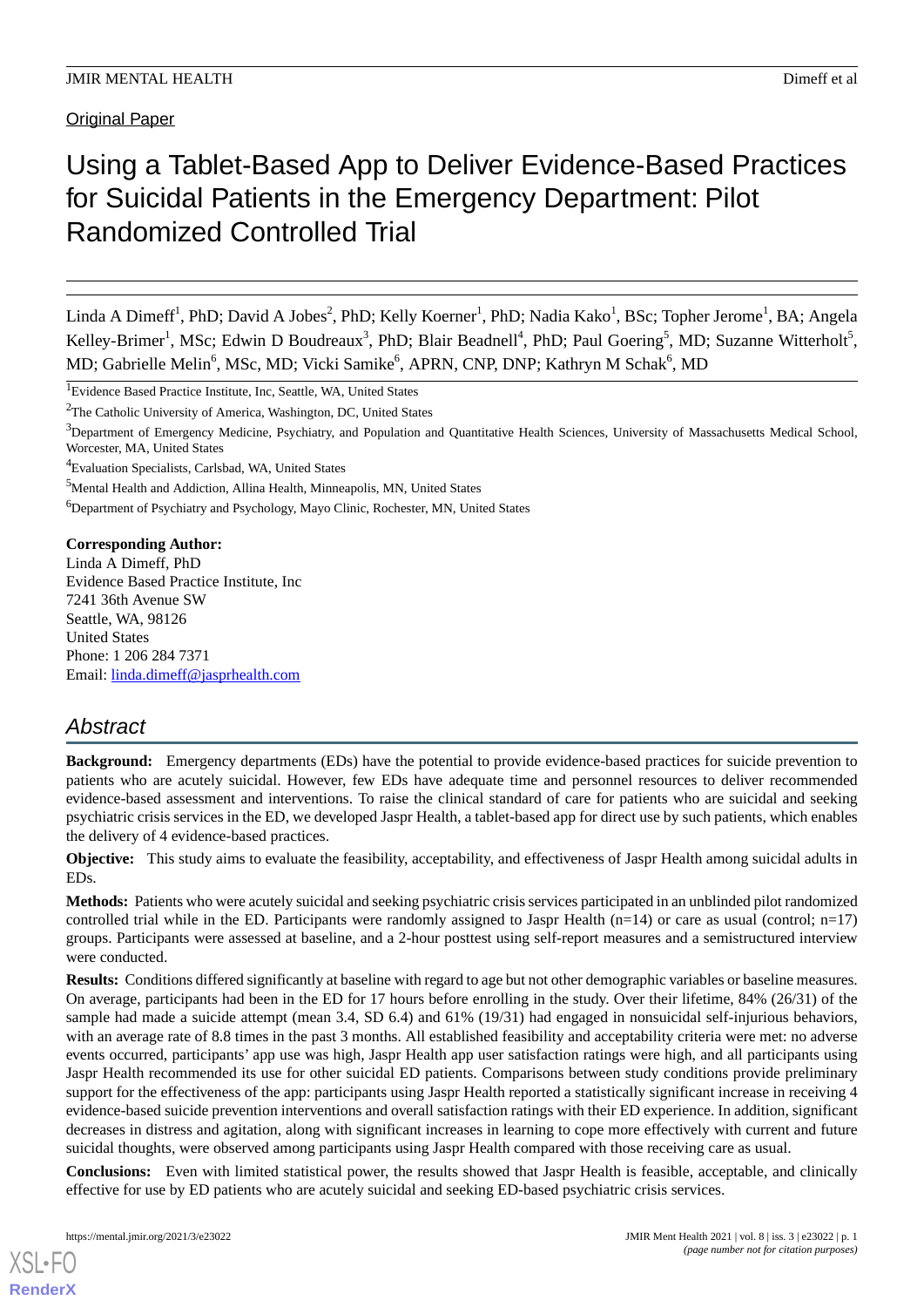**Trial Registration:** ClinicalTrials.gov NCT03584386; https://clinicaltrials.gov/ct2/show/NCT03584386

*(JMIR Ment Health 2021;8(3):e23022)* doi:  $10.2196/23022$ 

#### **KEYWORDS**

suicide; emergency department; digital technology; suicide prevention

# *Introduction*

#### **Background**

With 48,344 suicides reported in 2018 (1 every 11 min and 132 per day) [[1\]](#page-10-0), suicide remains the 10th leading cause of death across all age groups [\[2](#page-10-1)] and the second leading cause of death among people aged 10-44 years [[3\]](#page-10-2) in the United States. Moreover, suicide rates have significantly increased over the past two decades, making suicide one of the few health outcomes proving difficult to impact [\[2](#page-10-1),[4\]](#page-10-3). Specifically, the annual suicide rate increased by 33% between 1999 and 2017 [\[5](#page-11-0)], from 10.5 to 14.8 per 100,000. From 2009 to 2018, the rate increased from 19.23 to 22.79 per 100,000 for males and from 4.88 to 6.18 per 100,000 for females [\[6](#page-11-1)]. Nearly 16 million people worldwide make a suicide attempt on an annual basis [[7](#page-11-2)[,8](#page-11-3)], with approximately 1.4 million adults in the United States making attempts in 2018 [[7](#page-11-2)[,9](#page-11-4)]. In addition, a staggering 12 million American adults thought seriously about trying to kill themselves [[10\]](#page-11-5). Although death by firearms remains the most common method of suicide in the United States, intentional self-poisoning with substances, including opioids, accounts for more than 5000 suicides annually [[11\]](#page-11-6).

These staggering increases have led to soaring numbers of emergency department (ED) visits for suicide attempts and ideation in recent years [[12\]](#page-11-7). Approximately 575,000 people are treated annually in US EDs for injuries because of self-harm [[13\]](#page-11-8), and 1% of all ED visits involve suicidal ideation [[12\]](#page-11-7). Between 2006 and 2013, ED visits for suicidal ideation increased by 12% annually. During this same period, costs of ED visits because of suicidal ideation increased by over 20% annually—from US \$600 million to US \$2.2 billion.

Suicidal patients pose special and difficult challenges for EDs [[14\]](#page-11-9). On average, these patients wait for care more than 3 times longer than those with medical emergencies [[14,](#page-11-9)[15](#page-11-10)], which leads to the problem of *boarding*, where the patient is waiting (and still under observational status) in the ED for an inpatient or residential bed to become available [\[16](#page-11-11)-[18\]](#page-11-12). Factors contributing to extended wait times include a lack of available inpatient beds (72% of patients who are suicidal are referred to inpatient hospitalization) [[12\]](#page-11-7) and inadequate access to hospital-based mental health providers to provide suicide risk assessments, stabilize crises, and help safely transition patients home [[19\]](#page-11-13). Boarding then leads to crowding, poor patient experience, lower quality care [\[20](#page-11-14)], delays in treatment, and morbidity and mortality [[21\]](#page-11-15) as beds that might otherwise be used to treat patients with life-threatening medical conditions [[19\]](#page-11-13) are used for patients who are suicidal while they await treatment or transfer to an inpatient unit or a residential facility. Suicide crises also have a tremendous financial impact on EDs. One study found that every behavioral health ED visit prevented

2.2 beds from turning over, costing EDs an average of US \$2264 in lost revenue per visit [[15\]](#page-11-10).

#### **ED-Based Interventions to Reduce Suicidal Deaths**

EDs can also play a consequential role in reducing suicides by providing evidence-based care for a population at high risk for suicide [\[22](#page-11-16)]. For example, studies have shown that up to 25% of patients who seek ED services following a suicide attempt will make another attempt and up to 10% will die by suicide. Of those who do, a substantial proportion will have visited the ED for suicidality the year before they die [\[23](#page-11-17)-[25\]](#page-11-18). ED-based interventions thus offer a unique opportunity  $[26]$  $[26]$  to intervene for this high-risk population where delivery of evidence-based interventions in the ED could reduce annual deaths from suicide by as much as 20% [[27\]](#page-11-20). For these reasons, a number of public health policy initiatives have recommended increased delivery of suicide prevention efforts during ED visits [\[28\]](#page-11-21). Accordingly, in recent years, The Joint Commission has required improved screening for suicidality. By July 2021, The Joint Commission will also require EDs to create suicide crisis safety plans for all patients who are acutely suicidal [[29\]](#page-12-0). The reality, however, is that few EDs have the time and personnel resources to perform these best practices [[30\]](#page-12-1).

The use of electronic tablets in health care by providers and patients has exponentially increased over the past decade because of their portability, efficiency, and range of functionality. For patients who are suicidal in the ED, a tablet encased in a strong protective case could easily be brought to the patient's bedside, play psychoeducational videos, and allow users to generate text content to complete a comprehensive, evidence-based suicide risk assessment. Such an app could replace hours of unstructured waiting that characterizes the typical ED experience with robust suicide prevention interventions.

#### **Study Purpose**

We sought to create a digital technology for use in EDs to increase the delivery of suicide prevention evidence-based practices without adding to personnel needs in an effort to reduce suicidal behavior with an ultimate goal of saving lives while also improving the quality of ED care delivered to those who are suicidal. Jaspr Health was developed over a span of several years using an iterative process of development and best practices in user-centered design [\[31](#page-12-2)-[34\]](#page-12-3). Extensive feedback was sought from ED patients who were suicidal (n=89) and their ED-based care team  $(n=105)$  from 4 large health care systems across the United States. At its core is the Collaborative Assessment and Management of Suicidality (CAMS), a highly adaptable evidence-based suicide prevention intervention developed by Jobes [\[35](#page-12-4)], for use by clinicians in engaging, assessing, and treating patients who are suicidal. CAMS uses a chart-ready documentation tool, the Suicide Status Form, to

 $XS$  • FO **[RenderX](http://www.renderx.com/)**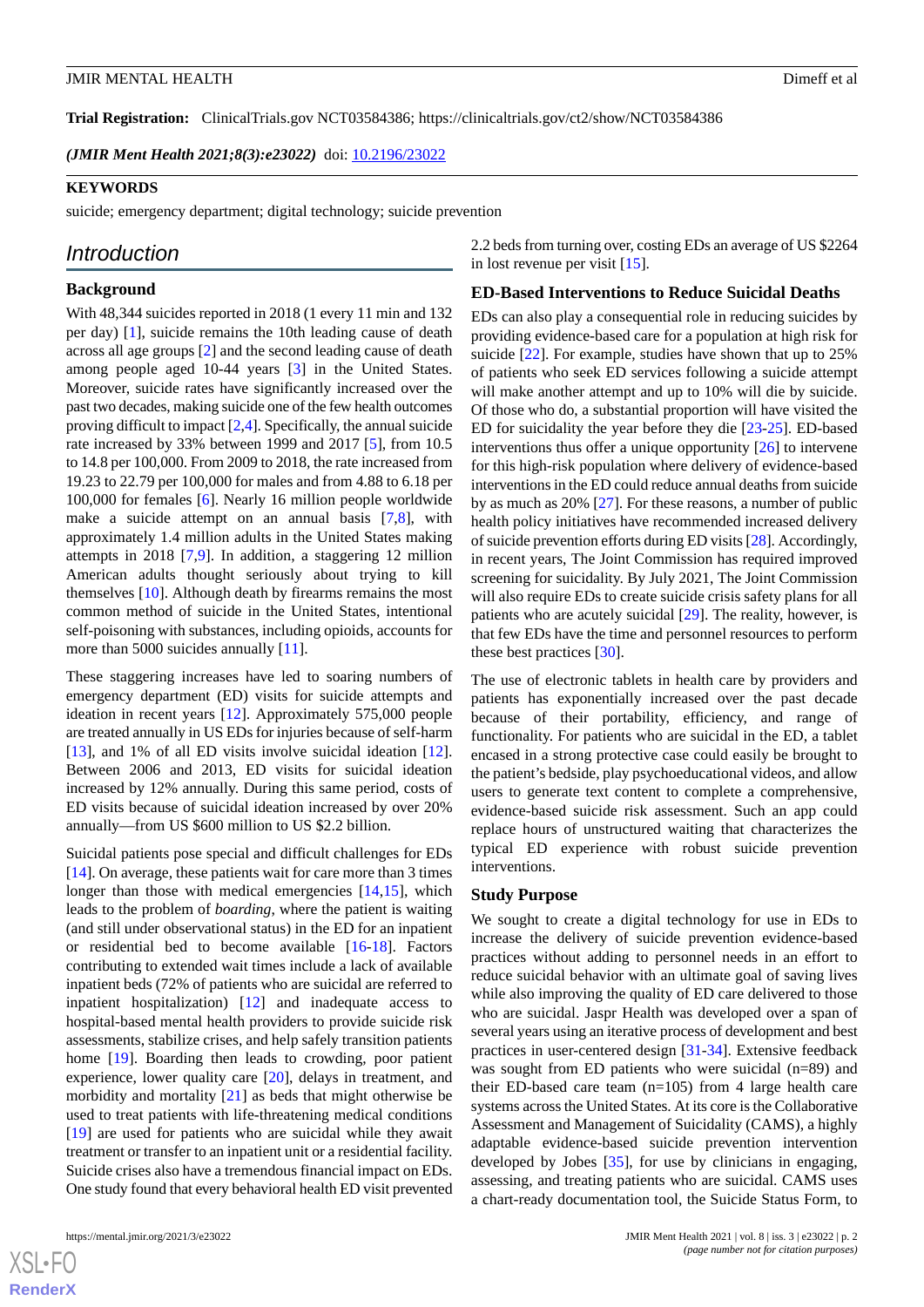serve as a clinical roadmap guiding assessment, treatment planning, and ongoing tracking of risk and care disposition. Developed two decades earlier, CAMS contains many recommended practices, including a comprehensive suicide risk assessment, stabilization planning, and lethal means safety counseling [[36](#page-12-5)]. It has been used as a brief intervention, an add-on to an existing treatment, and a short-term suicide-focused treatment. Beyond suicide risk factors and warning signs, CAMS identifies and treats patient-articulated *drivers* of suicide, as defined as those problems and other issues that compel a person to consider suicide, for example, trauma, romantic breakup, or financial issues. To date, 5 published randomized controlled trials (RCTs) support CAMS efficacy as a clinical suicide prevention intervention [\[37](#page-12-6)-[41\]](#page-12-7). CAMS was integrated into Jaspr Health.

We conducted this preliminary RCT in EDs to examine the feasibility, acceptability, and effectiveness of Jaspr Health for adults who were acutely suicidal in the ED. We sought to determine if patients in the midst of a profound suicide crisis would be able and willing to use a tablet-based app to complete a comprehensive suicide risk assessment, build a crisis stability plan, undergo lethal means counseling, and learn behavioral skills to improve their capacity to tolerate future crises. Would patients feel as if using an app diminished or compromised their overall ED satisfaction and experience? In addition, would providers and health care systems allow their patients who are suicidal to interact with a tablet? And would Jaspr Health produce outcomes that might justify its continued use—in the ED and other care pathways? Results from this pilot can assess the promise of this app's approach for patients who are acutely suicidal and inform our and others' development of digital innovations used for behavioral and medical interventions, including telehealth delivery. We predicted that, compared with care as usual (CAU) control participants, Jaspr Health participants would receive more evidence-based suicide prevention interventions, report greater reductions in their agitation and distress, indicate superior capacity for coping with their suicidal ideation over time, and exhibit higher patient satisfaction with their overall ED experience.

# *Methods*

## **Design and Recruitment**

We recruited individuals who were acutely suicidal and seeking ED-based psychiatric crisis services from 2 EDs located in the Midwest. Although a number of large health care systems in geographically diverse regions of the United States had intended to participate in the research, only 2 systems had completed the necessary contractual procedures at the start of the study; efforts to complete contracting with other systems ceased with COVID-19. Both health care systems identified their participating EDs. In both cases, EDs were selected on the basis of serving a large number of patients who are suicidal and the ED staff's willingness to incorporate the research into their workflow. Each ED offered 24/7 psychiatric care offered by behavioral health providers. One site used master's level social workers to perform an initial clinical assessment and recommended discharge disposition for later review by an ED

 $XS$ -FO **[RenderX](http://www.renderx.com/)**

physician. The other site had a psychiatrist and psychiatric nurse practitioner embedded in the ED to perform the initial suicide assessment and clinical intervention, with the psychiatrist determining the discharge disposition. All study procedures took place in the patient's ED room.

An advisory group of people with lived experience (PLE) with suicide assisted in developing research procedures to ensure the acceptability of the research method. Before finalizing the research protocol (measures, scripts, and methods), a timed ED protocol simulation test was conducted individually with 4 PLE advisors that fully mirrored the ED research experience. Advisors provided their impressions on a number of issues such as the overall length and relevance of the research measures, including whether they were acceptable given the cognitive load experienced by suicidal persons while in the ED and ensuring the researcher script was clear, easy to understand, and in plain speech (rather than scientific or clinical language that may be confusing or off-putting). Concerns expressed by one PLE were treated as hypotheses to verify with another. By applying a user-centered design method commonly used when developing software, modifications were made until the protocol was deemed acceptable (content, process, and time required to complete) by investigators, the Director of Lived Experience Integration, and PLE advisors. All procedures were approved by a full board review by the Sterling Institutional Review Board and the Institutional Review Board at the Catholic University of America. External monitoring was provided by an independent Data Safety Monitoring Board comprising recognized suicide experts. The trial was registered at ClinicalTrials.gov NCT03584386.

Eligible participants were English-speaking adults, 18 years or older, and acutely suicidal in the ED. Patients who were actively psychotic, severely agitated, and/or significantly impaired by alcohol or drugs were excluded from participating because they would be unable to provide informed consent and participate meaningfully in a behavioral intervention and/or because of safety concerns involving access to a tablet that could be weaponized.

Potentially eligible participants were identified by a member of the medical team or behavioral health specialists who initially approached each patient to briefly describe the study and assess their interest in participating. A researcher then met with the patient, provided a high-level summary of the project to determine the patient's interest, and conducted an eligibility screen to verify that the patient met the study criteria. As patients who are suicidal are a vulnerable population, great care was taken to ensure that before providing consent, eligible participants had a thorough understanding of the study procedure, including its risks and benefits. To standardize the informed consent process and ensure that all information was reliably, simply, and succinctly delivered, all eligible participants watched a brief 5-min video in which the study's Director of Lived Experience Integration walked through all study procedures aided by a simple PowerPoint illustrating the key points. Eligible participants were offered the opportunity to review the written informed consent form and/or to have the researcher review other specific sections. To minimize enrollment bias, randomization to either Jaspr Health or the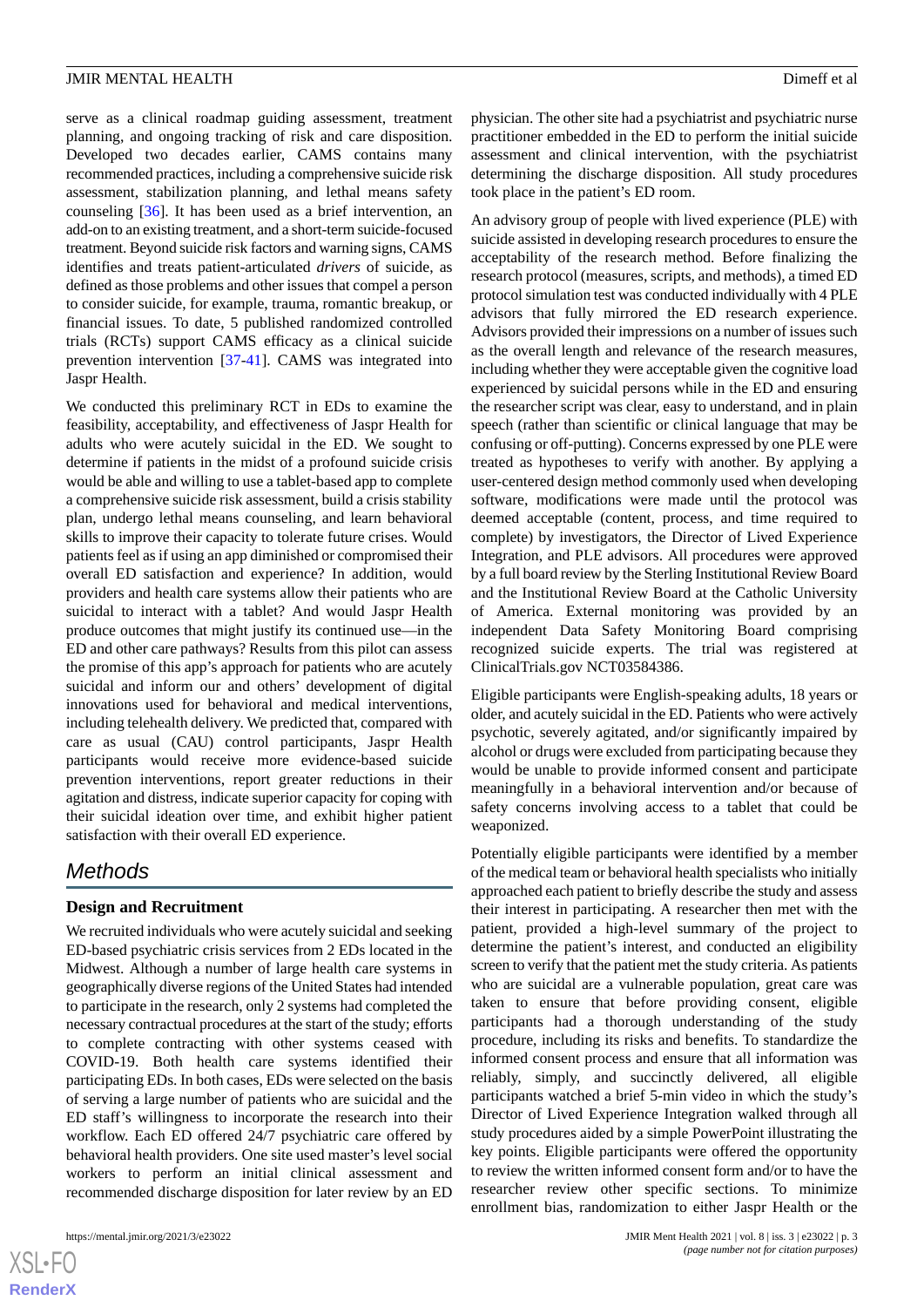CAU condition occurred after the process of informed consent was performed. A minimization randomization procedure was used to match participants to condition based on suicide severity and earlier history of ED visits for suicidal behavior. To guard against bias or possible disappointment caused by not being randomly assigned to the Jaspr Health condition, specific details about Jaspr Health were contained in a separate supplemental 2-min video, and consent was provided to those assigned to Jaspr Health following the randomization procedure.

Following the completion of the informed consent and randomization process, participants completed a baseline assessment using a tablet. In the CAU condition, participants completed the posttest assessment 2 hours after the baseline assessment. In the Jaspr Health condition, participants were given up to 2 hours to use the app and then administered the posttest assessment. The 2-hour study time and app use were paused when Jaspr Health participants met with a member of their care team and then resumed when done. To ensure safety while using the tablet-based app, the researcher remained in the patient's room during their use and sat on a chair in the corner of the room. Researchers told patients that they would be focusing on their own work to minimize the impact of their presence. Researchers were allowed to answer specific questions asked by the patient about Jaspr Health use but did not speak to the patient during the study session. Jaspr Health participants also received access to usual care.

#### **Measurements**

Study data were collected using SurveyMonkey, a Health Insurance Portability and Accountability Act of 1996 (HIPAA)–compliant secure web-based assessment tool and were stored in a HIPAA-compliant cloud-based server. Participants completed self-report questionnaires on an Apple iPad tablet. Researchers entered additional data (eg, time spent using Jaspr Health and answers to semistructured interview questions) onto laptops where content was saved and stored on the cloud-based server.

Key domains assessed among those in the Jaspr Health group included feasibility and acceptability. Feasibility was measured by the absence of negative or adverse events, the premature *stopping* of a test session by medical personnel concerned about the patient's welfare, or the premature disengagement of use (requesting to stop after 20 min, the average length of an ED-based clinical interview). Acceptability was measured by the total number of minutes used, whether the patient would recommend Jaspr Health to others in their situation, and satisfaction.

RCT measures were developed in collaboration with the Emergency Department Safety Assessment and Follow-up Evaluation [\[42](#page-12-8)] principal investigator and Jaspr Health consultant (Dr Boudreaux), reviewed with PLEs, and selected for their brevity and simplicity for use with individuals who are suicidal and seeking psychiatric crisis services in an ED. The *Safety and Imminent Distress Questionnaire* is a 4-item, face-valid self-report survey based on Dr Boudreaux's Keeping Myself Safe Subject Usability Survey [\[43](#page-12-9)]. Participants rated their feelings in the present moment using a 10-point scale. The following items were included: intensity of emotional distress

(1=no distress; 10=highest distress ever felt), the extent to which they felt calm or agitated (1=very calm; 10=very frustrated or agitated), their ability to cope with thoughts of killing themselves (1=no ability to cope; 10=strong ability to cope), and their ability to go home safely (1=not able; 10=very able). The *Suicide-Related Coping Scale* (SRCS) [\[44](#page-12-10)] is a 17-item psychometrically sound self-report measure of coping with suicidal thoughts, urges, and crises. The SRCS uses a 5-point rating scale (0=strongly disagree; 4=strongly agree). The Emergency Room-Patient Satisfaction Survey (ER-PSS) is a 7-item measure used to assess patient experience in the ED. The measure was developed in consultation with the patient experience division of a large reputable health care organization. The initial 6 items used a 5-point rating scale  $(1=poor;$ 5=excellent). Items included the helpfulness of ED visit, the degree to which the patient felt listened to and cared about by their care team, the likelihood that they would recommend the ED to others in their situation, and their overall rating of care they received. A final item involves rating their overall ED experience from 1 (worst) to 100 (best). The *Jaspr Health Patient Satisfaction Questionnaire* is an 8-item survey that adapts the ER-PSS to evaluate Jaspr Health, including its ease of use and helpfulness to patients. Patients also rate Jaspr Health on a 100-point scale and indicate whether they would recommend Jaspr Health to others in their situation. A *brief semistructured interview* was conducted at the end of the posttest session and sought to identify what, if any, suicide prevention best practices the participant received while in the ED. When they positively affirmed receiving an intervention, patients were asked to subjectively rate the thoroughness with which they received best practices using a 5-point Likert scale (1=not very thorough; 5=very thorough). They were also asked who delivered the best practice (a member of their care team, Jaspr Health, or both). On average, baseline and posttest measures took less than 10 min to complete, and the semistructured interview took approximately 3 min to administer.

#### **Intervention**

All clinical interventions contained in Jaspr Health draw upon well-established evidence-based practices for suicide prevention that are recommended for adults in the ED who are suicidal [[45\]](#page-12-11). Guided by the CAMS Suicide Status Interview, an adaptation of the Suicide Status Form, Jaspr Health includes an artificial intelligence–powered virtual guide chatbot that gathers patient self-report: the guide *conducts*the comprehensive suicide assessment, *discusses* the importance of lethal means safety management and collaboratively generates a plan to reduce or eliminate access during the high-risk period, and generates a crisis stabilization plan with the patient. Content from these chatbot-driven *discussions* are then summarized in a clinical decision support guide for use by the care team in deriving an evidence-based discharge disposition.

In light of the increased awareness of the power of imparting messages of hope and insights by PLEs [\[46](#page-12-12)-[50\]](#page-12-13), Jaspr Health also includes psychoeducation videos delivered by PLEs on what to expect in the ED, how to survive the first days after returning home from the hospital, coping with shame, strategies for staying well, and inspiring messages to generate hope (eg, *My Wish for You*). Efficacious behavioral skills from Dialectical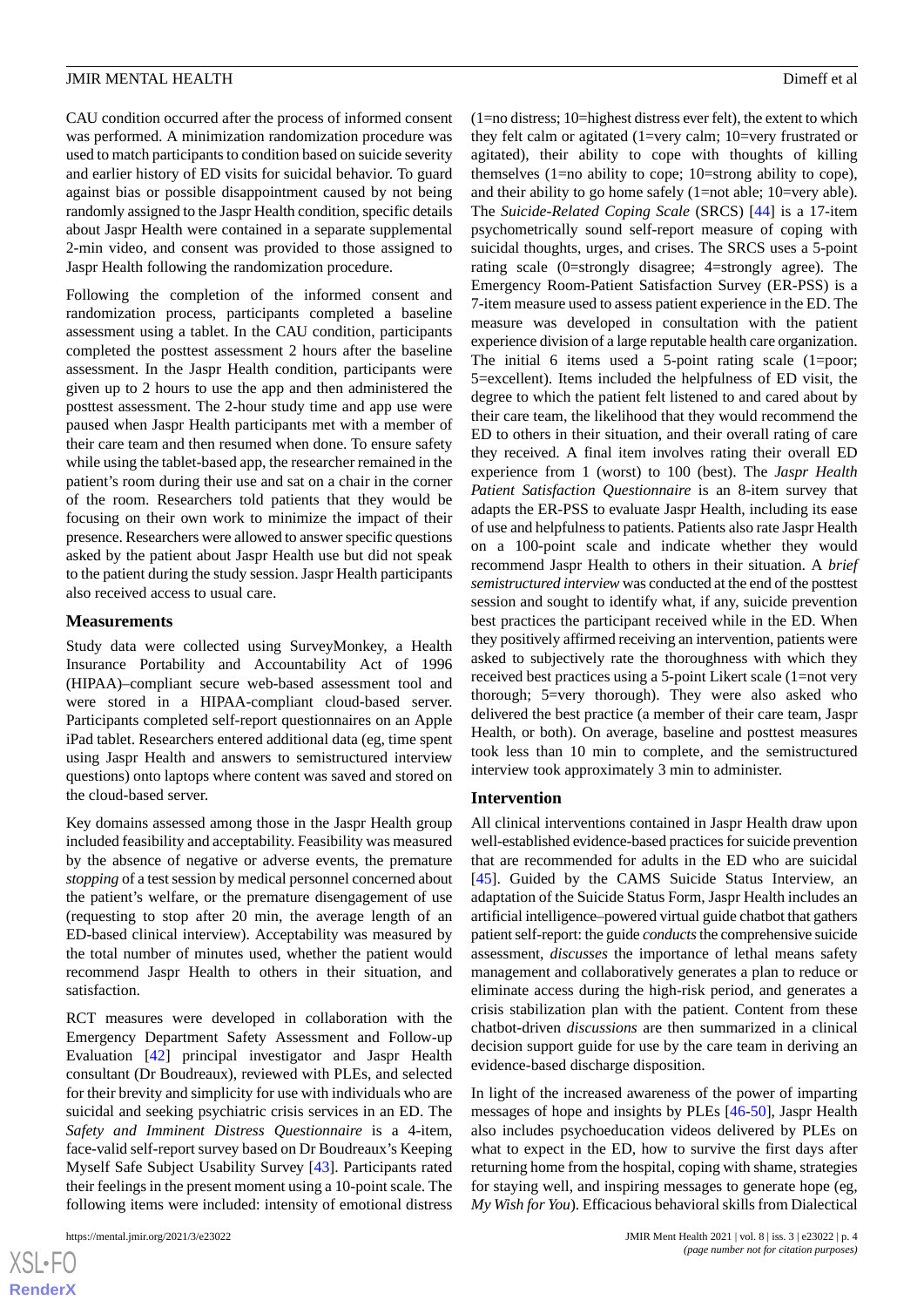Behavior Therapy [\[51](#page-12-14)-[63\]](#page-13-0), a recognized gold standard in the treatment of suicidal behavior, are also included to teach users how to tolerate distress, change unwanted negative emotions, distract from painful cues, better manage their thoughts with mindfulness, and radically accept that which cannot be changed. If used as intended, Jaspr Health may significantly increase the routine delivery of evidence-based suicide prevention interventions compared with usual care while decreasing potential exposure to malpractice liability through improved suicide-focused practice and extensive documentation.

## **Statistical Analysis**

We used descriptive statistics, chi-square tests, and generalized linear model (GLM). Descriptive statistics (means and percentages) described the sample, satisfaction with Jaspr Health, and number of evidence-based interventions received. GLM compared Jaspr Health and CAU on satisfaction with their ED experience and the amount of change from baseline to posttest (using GLM's generalized estimating equations [GEEs]). These GLM analyses controlled for which ED patients were in and for age (which we found differed between conditions). Chi-square tests compared conditions on what intervention they received. Power was low for comparing means and proportions between conditions, with a very large effect size (Cohen *d*=1.05) needed to detect a statistically significant (*P*=.048) difference (power of 0.80, two-tailed test). Power was higher for detecting a statistically significant time×condition effect in GEE analysis, with the ability to detect a medium effect size (*f*=0.27).

# *Results*

## **Enrollment and Participant Characteristics**

For approximately 2 months (January through February 2020), 41 patients who were suicidal in the ED were approached, screened, and informed of the study. Of these, 33 consented to being randomized to Jaspr Health (n=16) or CAU (n=17). Two Jaspr Health participants were excluded from participation after randomization (one was transferred to an inpatient unit before beginning the intervention and the other had previously participated in an earlier usability study), resulting in a Jaspr Health sample size of 14. Unfortunately, the rapid spread of COVID-19 required the suspension of recruitment efforts at participating health care organizations, thus ending this phase of research earlier than planned and with a significantly smaller sample size than originally planned (N=90). [Figure 1](#page-5-0) provides a consort flowchart of the enrollment.

Of the sample, 65% (20/31) were identified as female and 87% as White (27/35). Participants' ages ranged from 18 to 68 years, and the average age was 34.4 years (SD 15.17). A total of 32% (10/31) of the sample graduated from high school, 23% (7/31) obtained a 2-year college degree, 13% (4/31) earned a 4-year college degree, and 10% (3/31) had earned a graduate degree. Of the 31 participants, 25 (82%) had made a suicide attempt in their lifetime and 16 (64%) had made 2 or more attempts in their lifetime. In addition, 61% (19/31) of participants reported a lifetime history of engaging in nonsuicidal self-injurious behaviors and at an average rate of 8.8 times (median=2.0) during the past 3 months. Moreover, 55% (17/31) of participants indicated that they had visited the ED for suicidal behaviors 3 or more times in their lifetime; of this subsample, 77% (23/31) of participants had been to the ED before the index ED visit 1 to 2 times in the past 3 months for suicidal behaviors. Overall, 48% (15/31) of participants had sought psychiatric crisis services in the ED on 3 to 7 occasions in their lifetime. Participants had already been in the ED for an average of 17 hours before enrolling in the research study. With the exception of age, no differences were detected between conditions at baseline on demographics and baseline measures. Furthermore, no differences between sites were detected for gender, race, education, use of emergency services, or suicidal-related variables (eg, suicide severity and history of attempts and nonsuicidal self-injury). [Table 1](#page-6-0) shows participants' characteristics by condition.

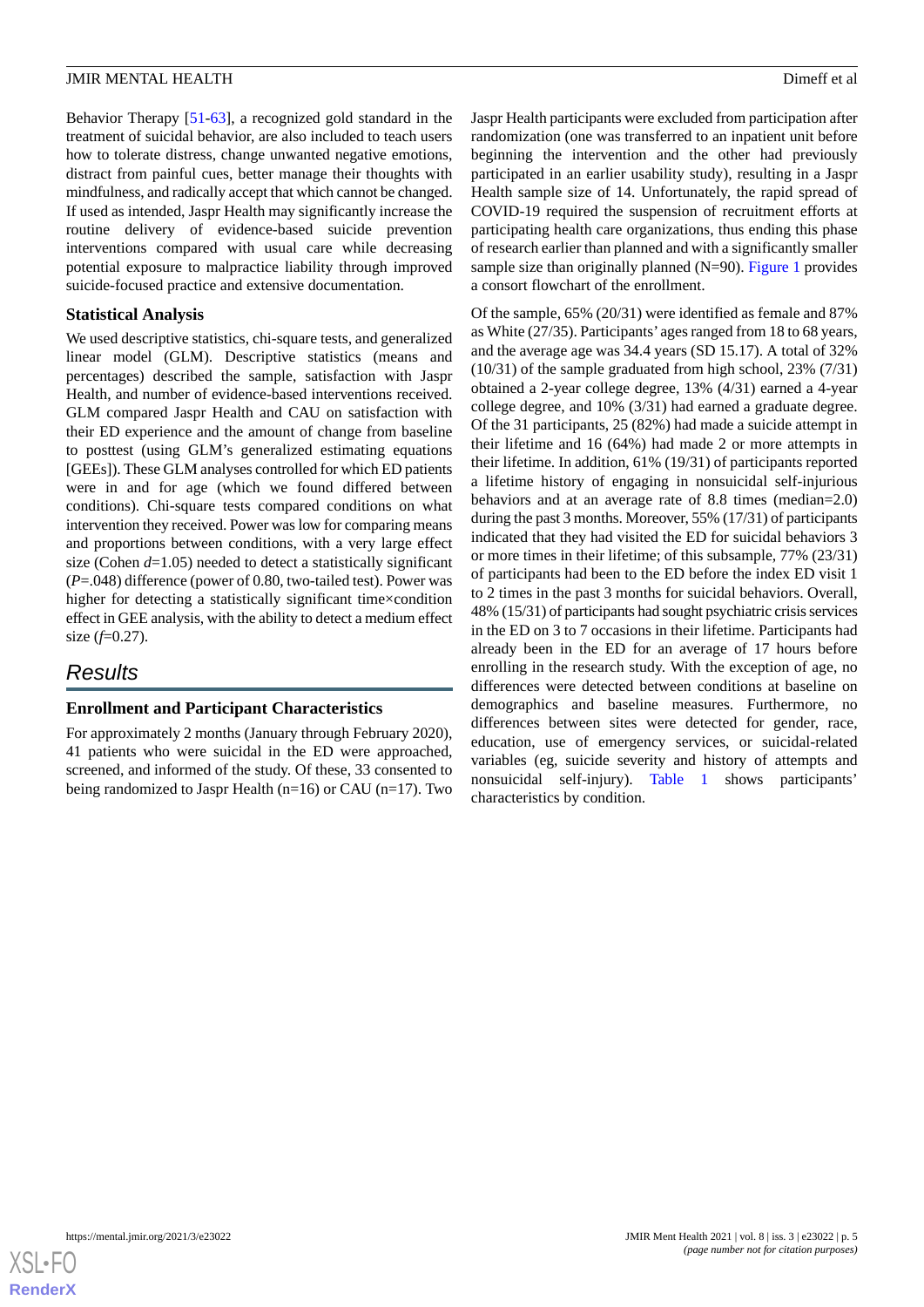<span id="page-5-0"></span>**Figure 1.** Participant enrollment CONSORT (Consolidated Standards of Reporting Trials) flow chart. ED: emergency department.



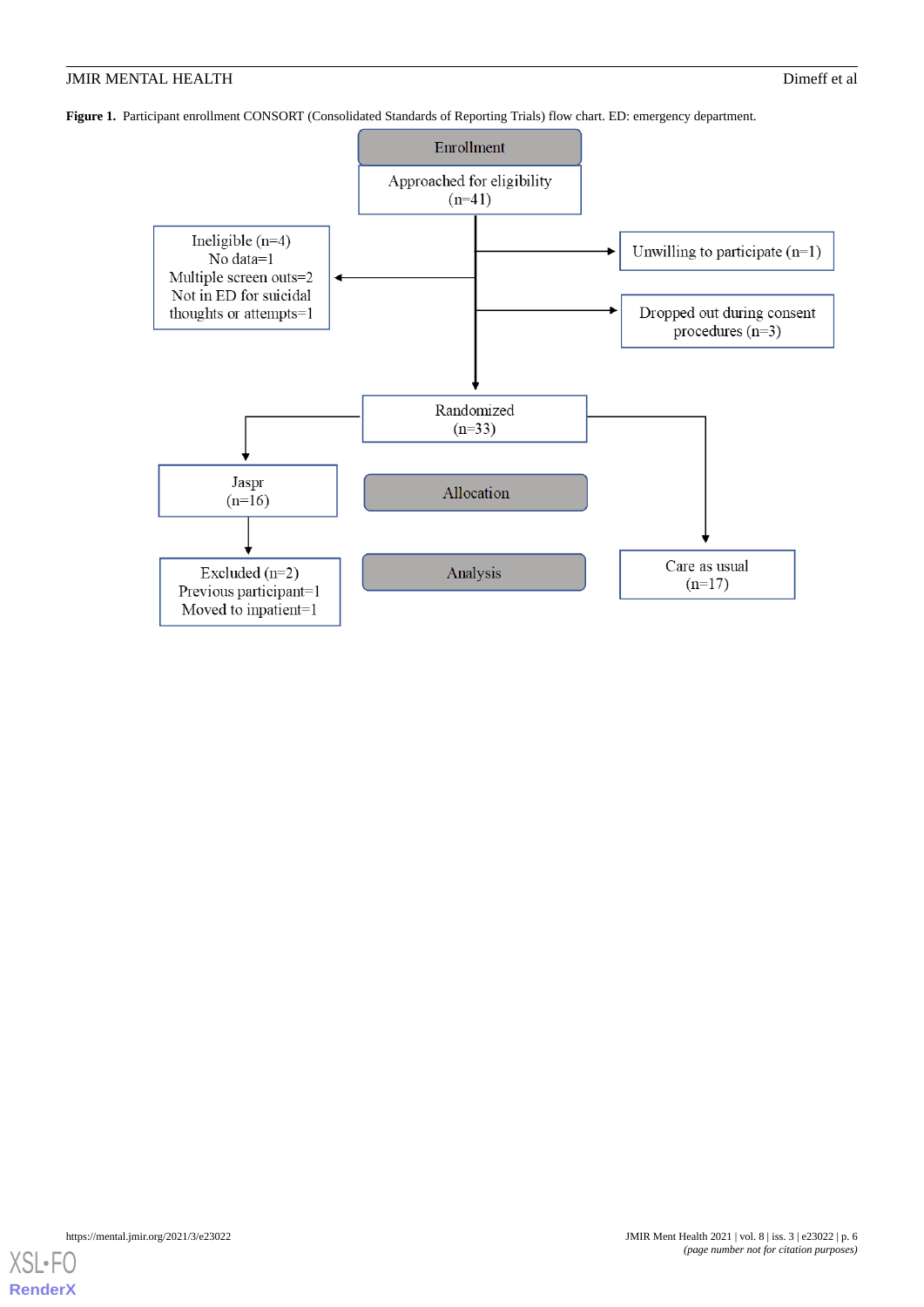<span id="page-6-0"></span>Table 1. Participants' characteristics by study group (enrollment).

| Participant characteristic <sup>a</sup>               | Jaspr Health $(n=14)$ | $CAU^b$ (n=17)    |
|-------------------------------------------------------|-----------------------|-------------------|
| Age (years), mean (range, SD)                         | 29 (19-49, 10.76)     | 39 (18-68, 16.92) |
| Gender, $c_n$ (%)                                     |                       |                   |
| Female                                                | 8(57)                 | 12(71)            |
| Male                                                  | 6(43)                 | 5(29)             |
| Race, $d_n$ (%)                                       |                       |                   |
| <b>Black or African American</b>                      | 0(0)                  | 1(6)              |
| White                                                 | 12(86)                | 15(88)            |
| More than one race or other                           | 2(14)                 | 1(6)              |
| Education, n (%)                                      |                       |                   |
| Less than high school                                 | 1(7)                  | 1(6)              |
| High school graduate                                  | 3(21)                 | 7(41)             |
| Some college                                          | 3(21)                 | 2(12)             |
| 2-year college degree or trade school                 | 4(29)                 | 3(18)             |
| 4-year college degree                                 | 2(14)                 | 2(12)             |
| 4-year degree+masters                                 | 1(7)                  | 2(12)             |
| Suicide severity and history, n (%)                   |                       |                   |
| No attempt                                            | 3(21)                 | 3(18)             |
| 1 attempt                                             | 5(36)                 | 4(24)             |
| 2 or more attempts                                    | 6(43)                 | 10(59)            |
| Emergency services' use history, n (%)                |                       |                   |
| No previous ED <sup>e</sup> visits                    | 2(14)                 | 3(18)             |
| 1 or 2 ED visits                                      | 6(43)                 | 3(18)             |
| 3 or more ED visits                                   | 6(43)                 | 11(64)            |
| Emergency services used in the past 3 months, $n$ (%) |                       |                   |
| 1-2 times                                             | 11 (79)               | 13(77)            |
| 3-4 times                                             | 2(14)                 | 1(6)              |
| 5-7 times                                             | 0(0)                  | 0(0)              |
| $7-10$ times                                          | 1(7)                  | 1(6)              |
| More than 10 times                                    | 0(0)                  | 1(6)              |
| Emergency services used across lifespan, n (%)        |                       |                   |
| 1-2 times                                             | 7(50)                 | 4(24)             |
| 3-4 times                                             | 5(36)                 | 5(29)             |
| 5-7 times                                             | 2(14)                 | 3(18)             |
| 7-10 times                                            | 0(0)                  | 2(12)             |
| More than 10 times                                    | 0(0)                  | 2(12)             |
| Nonsuicidal self-injury, n (%)                        |                       |                   |
| Yes                                                   | 7(50)                 | 12(71)            |
| $\rm No$                                              | 7(50)                 | 5(29)             |

<sup>a</sup>Numbers and percentages may not sum to total because of missing data.

<sup>b</sup>CAU: care as usual.

<sup>c</sup>One sex assignment was different from birth.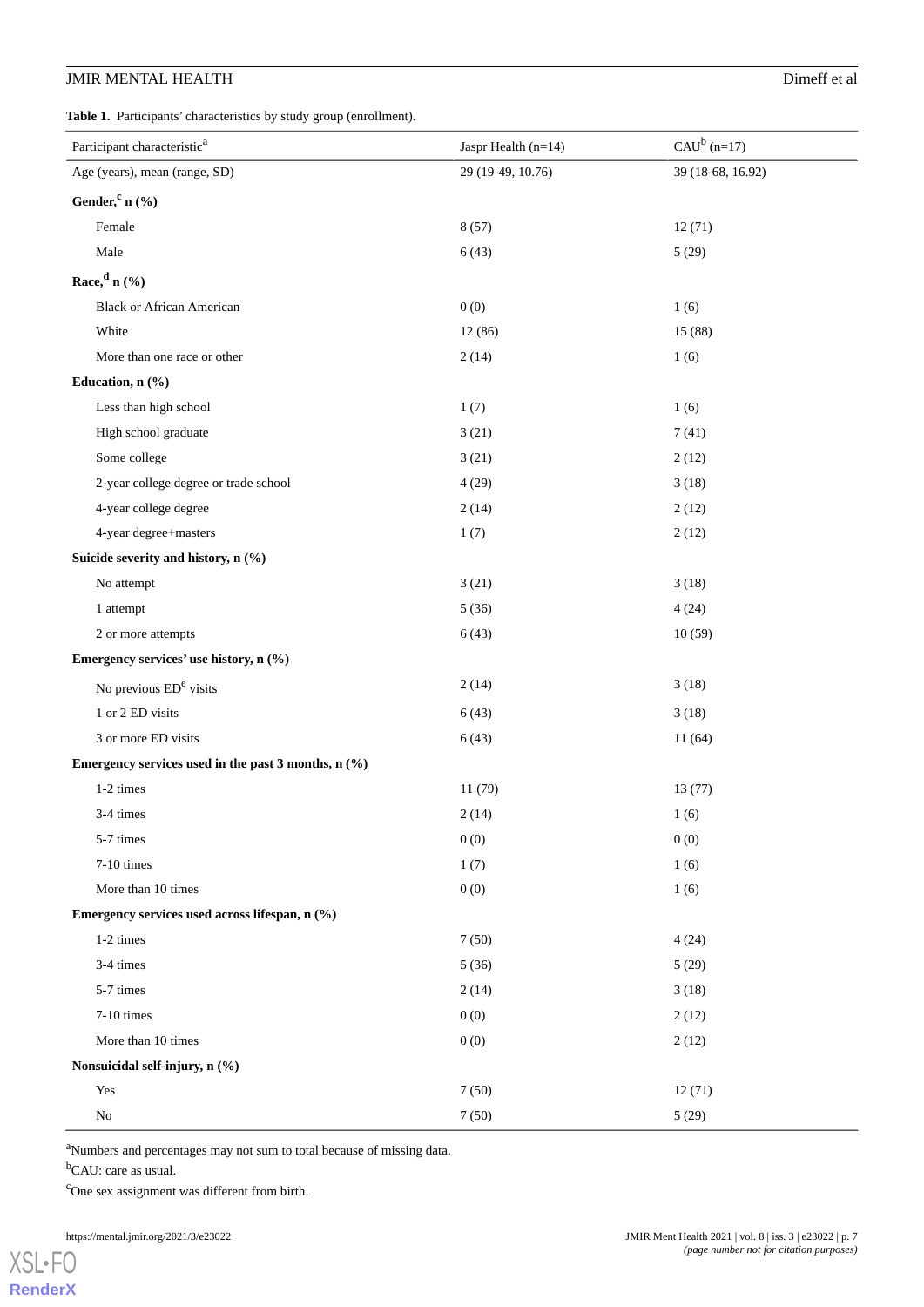<sup>d</sup>One participant identified as Hispanic. <sup>e</sup>ED: emergency department.

## **Feasibility and Acceptability of Digital Technology**

Factors representative of the feasibility and acceptability of Jaspr Health showed strong, positive results. All Jaspr Health participants completed the use of digital technology without any adverse events or premature stopping of the test session either by medical personnel or participants. Jaspr Health

participants used Jaspr Health for an average of 80 min (SD 33 min; median 85 min). All Jaspr Health participants indicated that they would recommend the digital tool to other suicidal individuals in their situation. In addition, participants gave Jaspr Health high satisfaction ratings. As shown in [Table 2](#page-7-0), the average satisfaction rating for Jaspr Health was 4.4 (SD 0.63) using a 5-point Likert scale, where 1=poor and 5=excellent.

<span id="page-7-0"></span>Table 2. Satisfaction ratings among Jaspr Health participants<sup>a</sup>.

| Item                                 | Mean $(SD)$ |
|--------------------------------------|-------------|
| Jaspr was easy to use and understand | 4.5(0.76)   |
| Helpfulness or Jaspr                 | 4.1(0.77)   |
| Felt cared about Jaspr               | 3.9(0.92)   |
| Helpfulness of information           | 4.1(1.00)   |
| Overall rating of care by Jaspr      | 4.4(0.63)   |

<sup>a</sup>Response categories for Jaspr satisfaction items coded from 1 to 5: 1=poor; 2=fair, 3=good, 4=very good, and 5=excellent.

### **Feasibility and Effectiveness**

<span id="page-7-1"></span>Key findings favored the Jaspr Health over the CAU condition. As shown in [Table 3](#page-7-1), Jaspr Health participants reported receiving significantly more of the best practice interventions recommended for suicidal individuals while in the ED. In addition, Jaspr Health participants indicated robust exposure to

these interventions. As shown in [Table 4,](#page-7-2) they reported learning an average of 3 new behavioral skills (SD 1.3) and *engaged* with 4 PLEs (SD 2.63). The degree of thoroughness with which Jaspr Health participants received best practices ranged from an average of 3.4 (SD 1.1; crisis plan) to 4.1 (SD 0.86; PLE) on the 5-point scale.

|  |  |  | <b>Table 3.</b> Participants responding yes to receiving interventions. |  |
|--|--|--|-------------------------------------------------------------------------|--|
|--|--|--|-------------------------------------------------------------------------|--|

| Variable                  | CAU <sup>a</sup> (n=17), n (%) Jaspr (n=14), n (%) |          | $\chi^2$ (df) | P value |
|---------------------------|----------------------------------------------------|----------|---------------|---------|
| Crisis stabilization plan | 2(12)                                              | 14 (100) | 23.9(1)       | < 0.001 |
| Lethal means counseling   | 1(6)                                               | 12(85)   | 19.0(1)       | < 0.001 |
| <b>Skills</b>             | 2(12)                                              | 13 (93)  | 20.2(1)       | < 0.001 |
| PLE <sup>b</sup>          | 1 (6)                                              | 13 (93)  | 23.4(1)       | < 0.001 |

<span id="page-7-2"></span><sup>a</sup>CAU: care as usual.

<sup>b</sup>PLE: people with lived experience with suicide.

|  | Table 4. Interventions received across conditions: number received and rating of thoroughness $(n=31)$ . |  |  |  |  |
|--|----------------------------------------------------------------------------------------------------------|--|--|--|--|
|  |                                                                                                          |  |  |  |  |

| Intervention              | Number received, mean (SD) | Thoroughness <sup>a</sup> , mean $(SD)$ |
|---------------------------|----------------------------|-----------------------------------------|
| Crisis stabilization plan | b<br>__                    | 3.4(1.08)                               |
| Lethal means counseling   | h                          | 3.5(1.31)                               |
| Skills                    | 2.7(1.30)                  | 3.7(1.38)                               |
| PLE <sup>c</sup>          | 3.7(2.63)                  | 4.1(0.86)                               |

<sup>a</sup>Response categories for thoroughness coded from 1 to 5: 1=not very thorough and 5=very thorough.

<sup>b</sup>Participants did not receive a quantifiable number of interventions for crisis planning or lethal means counseling.

<sup>c</sup>PLE: people with lived experience.

[Table 5](#page-8-0) shows that Jaspr Health participants had greater improvement than CAU participants from baseline to posttest in suicide-related coping, capacity to cope with distress, and agitation and distress using GEE analysis. Statistically significant time×condition effects show that during the 2-hour experimental procedure, compared with CAU patients, Jaspr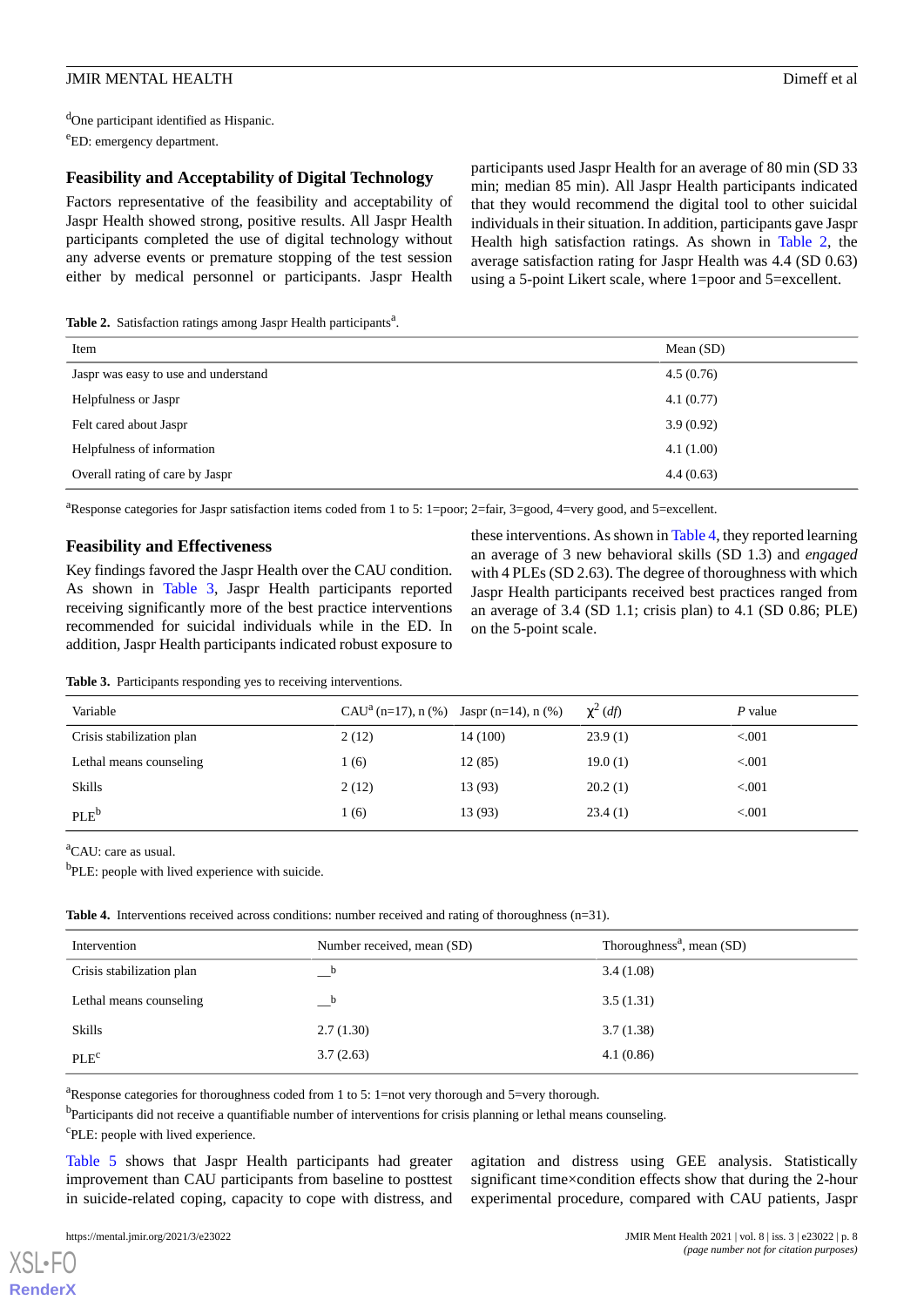Health patients reported greater decreases in intensity of agitation and distress and greater increases in their ability to cope with thoughts of killing themselves. Within-condition effect sizes were large to very large for Jaspr Health participants' decreases in agitation and distress (Cohen *d*=0.61 and 1.00, respectively) and increases in coping ability (Cohen *d*=0.90). In contrast, effect sizes for CAU participants were small. Specifically, a decrease in distress (Cohen *d*=0.33), a small increase in agitation  $(d=0.11)$ , and an increase in coping ability (Cohen *d*=0.32) were observed in CAU. Although the

time×condition effect for readiness to go home safely was not statistically significant, effects sizes were small for CAU but larger (though still small in magnitude) for Jaspr Health. Finally, compared with CAU, Jaspr Health participants reported a significant time×condition effect, reflecting a greater increase in their SRCS-measured suicide-related coping capability than CAU participants, with a very large effect size for Jaspr Health (Cohen *d*=1.11) compared with a small effect for CAU (Cohen *d*=0.26).

<span id="page-8-0"></span>

|  |  |  |  | Table 5. Repeated measures analysis comparing Jaspr and care as usual on pre- and postintervention outcomes. |  |
|--|--|--|--|--------------------------------------------------------------------------------------------------------------|--|
|--|--|--|--|--------------------------------------------------------------------------------------------------------------|--|

| Scales or items           |                      | Baseline, mean (SD) Postintervention, mean (SD) | Time           |                       | Time×condition |           | Cohen $d^2$ : within-condition<br>change |
|---------------------------|----------------------|-------------------------------------------------|----------------|-----------------------|----------------|-----------|------------------------------------------|
|                           |                      |                                                 | $\chi^2$ (df)  | P value $\chi^2$ (df) |                | $P$ value |                                          |
| $S R C S^b$               |                      |                                                 | 17.3(1) < .001 |                       | 8.1(1)         | .004      |                                          |
| Jaspr <sup>c</sup>        | $34.8^d$ (11.00)     | 44.8 (11.69)                                    |                |                       |                |           | 1.11                                     |
| $CAU^{e,f}$               | 37.6 (13.28)         | 39.5 (14.16)                                    |                |                       |                |           | 0.26                                     |
| $SIDQg - Distress$        |                      |                                                 | 15.8(1) < .001 |                       | 5.5(1)         | .02       |                                          |
| Jaspr                     | $6.7^{\rm h}$ (2.02) | 4.4(2.38)                                       |                |                       |                |           | 1.00                                     |
| CAU                       | 7.3(2.71)            | 6.7(2.49)                                       |                |                       |                |           | 0.33                                     |
| SIDQ-Agitation            |                      |                                                 | 3.6(1)         | .06                   | 5.5(1)         | .02       |                                          |
| Jaspr                     | $5.9^{\rm i}$ (2.61) | 4.23(2.24)                                      |                |                       |                |           | 0.61                                     |
| CAU                       | 6.1(2.76)            | 6.3(2.14)                                       |                |                       |                |           | 0.11                                     |
| SIDQ—Coping ability       |                      |                                                 | 13.2(1) < .001 |                       | 5.8(1)         | .02       |                                          |
| Jaspr                     | $4.6^{j}$ (2.28)     | 6.6(2.71)                                       |                |                       |                |           | 0.90                                     |
| CAU                       | 4.8(2.41)            | 5.2(2.28)                                       |                |                       |                |           | 0.32                                     |
| SIDQ-Readiness to go home |                      |                                                 | 1.2(1)         | .27                   | 0.5(1)         | .49       |                                          |
| Jaspr                     | $7.0^{k}$ (3.32)     | 7.8(2.26)                                       |                |                       |                |           | 0.28                                     |
| CAU                       | 4.0(3.33)            | 4.4(2.95)                                       |                |                       |                |           | 0.05                                     |

<sup>a</sup>Interpretation of Cohen *d* is 0.20 small, 0.50 medium, and 0.80 large.

<sup>b</sup>SRCS: Suicide-Related Coping Scale.

 $c$ Analysis sample size of Jaspr, n=14.

<sup>d</sup>Response categories for suicide-related coping coded from 0 to 4: 0=strongly disagree and 4=strongly agree.

 $e^e$ Analysis sample size of care as usual, n=17.

 ${}^{\text{f}}$ CAU: care as usual.

<sup>g</sup>SIDQ: Safety and Imminent Distress Questionnaire.

h<sub>Response</sub> categories, for distress coded from 1 to 10: 1=no distress and 10=highest distress ever felt.

<sup>1</sup>Response categories for agitation coded from 1 to 10: 1=very calm and 10=very frustrated or agitated.

<sup>j</sup>Response categories, for coping ability coded from 1 to 10: 1=no ability to cope and 10=strong ability to cope.

<sup>k</sup>Response categories, for readiness to go home coded from 1 to 10: 1=not able and 10=very able.

Although not generally statistically significant, [Table 6](#page-9-0) shows that effect sizes comparing Jaspr Health and CAU conditions on ED patient satisfaction favored Jaspr Health and ranged from medium to large in magnitude. A large effect size (Cohen

*d*=0.80) and a nearly statistically significant difference (*P*=.06) was observed on arguably the most important ED patient satisfaction item *Overall Rating of Care*, again favoring Jaspr Health.

**[RenderX](http://www.renderx.com/)**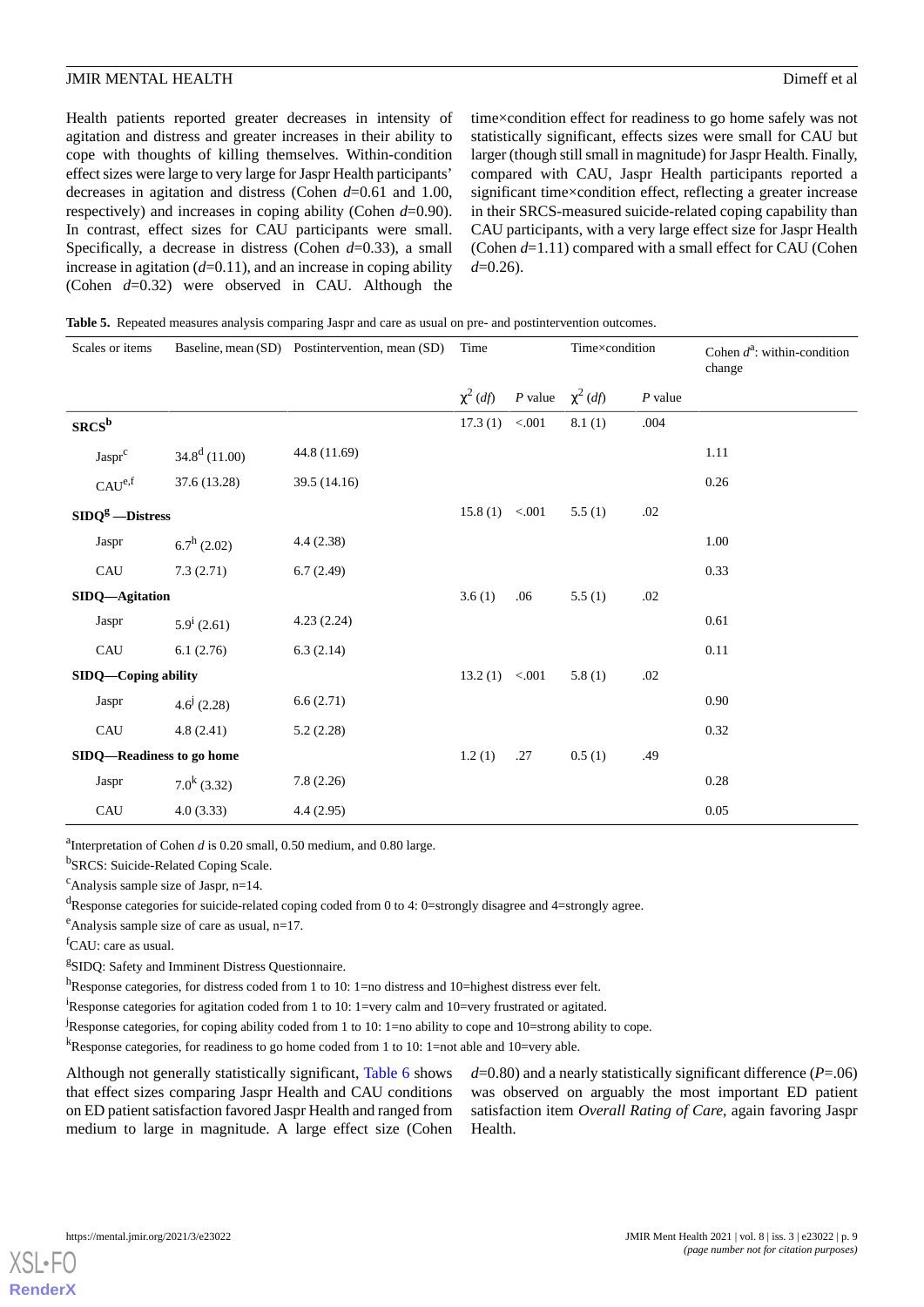#### **JMIR MENTAL HEALTH** Dimetric experience of all the control of all the Dimetrical Dimetrical Dimetrical Dimetrical Dimetrical Dimetrical Dimetrical Dimetrical Dimetrical Dimetrical Dimetrical Dimetrical Dimetrical Dimetric

<span id="page-9-0"></span>**Table 6.** *t* tests comparing Jaspr and care as usual on emergency department satisfaction measures.

| Items <sup>a</sup>                   | Jaspr ( $n=14$ ), mean (SD) | CAU <sup>b</sup> (n=17), mean (SD) | Between condition |           |             |
|--------------------------------------|-----------------------------|------------------------------------|-------------------|-----------|-------------|
|                                      |                             |                                    | $\chi^2$ (df)     | $P$ value | Cohen $d^c$ |
| Helpfulness of ER <sup>d</sup> visit | 3.8(0.98)                   | 3.2(1.19)                          | 2.2(1)            | .14       | 0.56        |
| Felt listened to                     | 4.2(0.98)                   | 3.5(1.23)                          | 2.0(1)            | .15       | 0.63        |
| Felt cared about                     | 4.1(1.23)                   | 3.7(1.12)                          | 1.1(1)            | .29       | 0.42        |
| Ready to return home                 | 3.4(1.50)                   | 2.8(1.44)                          | 0.6(1)            | .43       | 0.41        |
| Recommend ER                         | 4.3(1.20)                   | 3.5(1.23)                          | 2.6(1)            | .11       | 0.65        |
| Overall rating of care               | 4.2(0.98)                   | 3.4(1.17)                          | 3.7(1)            | .06       | 0.80        |

<sup>a</sup>Response categories for ED satisfaction items coded from 1 to 5: 1=poor, 2=fair, 3=good, 4=very good, and 5=excellent.

<sup>b</sup>CAU: care as usual.

<sup>c</sup>Interpretation of Cohen *d* is 0.20 small, 0.50 medium, and 0.80 large.

<sup>d</sup>ER: emergency room.

# *Discussion*

### **Relevance and Findings**

We wondered whether patients who are acutely suicidal would tolerate interacting with an artificial intelligence–powered chatbot designed to deliver evidence-based suicide-focused interventions. Would they also choose to virtually hear from PLE and learn behavioral skills to increase their capacity to cope with distress? If they did, would it produce positive clinical outcomes and improve their overall ED visit experience?

Preliminary findings strongly supported Jaspr Health's feasibility and acceptability, while also appearing promising as an effective clinical intervention. With respect to feasibility and acceptability, patients who are suicidal in the ED tolerated Jaspr Health and opted to use the app on their own for a median of 85 min. Of 14 Jaspr Health patients, all completed a comprehensive suicide assessment and created a crisis stabilization plan, and 12 (85%) patients engaged in lethal means counseling. Jaspr Health participants also opted to learn 3 behavioral skills and hear from 4 PLEs and gave Jaspr Health high satisfaction ratings—100% recommended it for use by others in their situation. In addition, no adverse events occurred during its use. Jaspr Health appeared clinically effective. In comparison with CAU participants, those receiving Jaspr Health reported statistically significant reductions in agitation and distress over time and improved capacity to cope with current and future suicidal thoughts. They also felt more positively about their overall ED experience. These findings are not surprising, given that those who received Jaspr Health received the evidence-based interventions recommended by experts at a much higher and statistically significant rate compared with CAU patients. Only 12% (2/17) of CAU patients had developed a crisis stabilization plan while in the ED, and only 6% (1/17) of CAU patients discussed the lethal means with his or her care team. The findings are particularly noteworthy, given that the study was underpowered because of the sudden need to stop the study because of COVID-19.

Although still in the early stages, the implications of this study are substantial. First, this study demonstrates that digital technologies can be used to fulfill the mandate and vision of aiding the delivery of evidence-based suicide prevention care to patients who are acutely suicidal while in the ED. Powerful interventions supported by decades of suicide prevention clinical research can reach *and impact* those they are designed to help without significant demands on personnel or extensive training. Indeed, care teams may actually *save* time, as tools such as Jaspr Health reliably and compassionately gather relevant information from the patient that can be used by the provider to deepen their own clinical interview. Second, delivering state-of-the-art evidence-based care for people who are in an acute suicide crisis can be performed anytime and anywhere there is internet access and a tablet computer, including rural and frontier communities with unusually high rates of suicide and limited access to psychiatric care. By extension, digital technologies such as Jaspr Health may be blended with other crisis stabilization services and delivered via telehealth, which reduces the need for some to go to the ED altogether. They can also be used to support the standardized delivery of evidence-based care to patients who are suicidal or admitted to a medical or surgery unit for injuries resulting from a suicide attempt or in a primary care context. When integrated into a health care system's electronic health record, such tools may augment (not replace) a trained medical personnel's interventions and improve the overall quality of care. They may also help mitigate malpractice claims by ensuring thorough documentation of specific evidence-based care received by a patient, including ongoing assessment of their suicidality while in the ED [[64\]](#page-13-1).

### **Limitations**

This preliminary study is the first of its kind that we are aware of where digital technology was used to intervene with a highly vulnerable suicidal population seeking psychiatric crisis services in an ED. The study contained a number of inherent methodological limitations, as a feasibility- and acceptability-oriented RCT. Although developmentally appropriate for a study at this early phase, the threats to internal validity are notable. First, researchers were only in the room for Jaspr Health, but not CAU, to ensure safe use of the app during initial testing. Although the researchers were instructed to not engage in conversation with the participants (in fact, they

```
XSL•FO
RenderX
```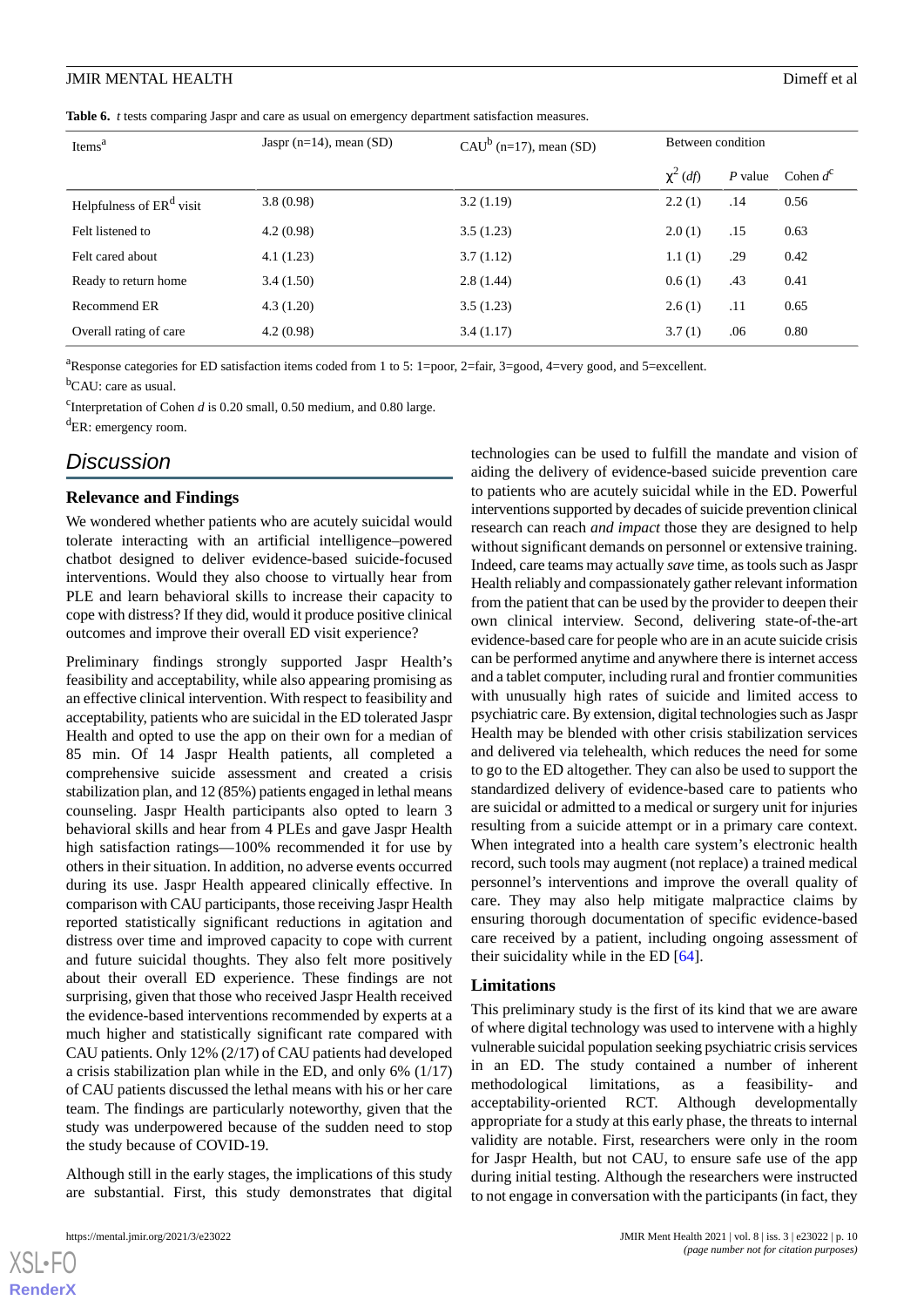were instructed to appear busy on their laptops), their presence alone may have been a factor that accounted for a reduction in distress and agitation compared with CAU. Furthermore, their presence may have also positively affected study outcomes via a social desirability bias. Second, a placebo device was not used for the CAU participants. Without controlling for the tablet itself and engagement with it, we cannot know for certain whether the effect achieved was because of Jaspr Health's content or simply the outcome of having access to a tablet. (It is worth noting, however, that all rooms were equipped with a television for patient use). Third, the assessors were not blinded to the patients' study condition. Finally, limitations of budget and project scope, complicated further by reducing study length because of COVID-19, resulted in our inability to expand to other ED research sites located in more ethnically and racially diverse regions of the United States. This resulted in another significant study limitation, namely, a predominantly White sample that significantly limits the study's external validity. Future research should focus specifically on ED sites in ethnically and racially diverse regions of the United States to ensure greater sample diversity to address this considerable limitation.

### **Conclusions**

This pilot study provides preliminary support for an approach that may reduce suicide by delivering powerful evidence-based suicide prevention assessments and interventions for suicidal ED patients at particularly high risk for death by suicide. It also paves the way for digital innovations to solve complex behavioral health problems by improving reliable delivery of evidence-based practices, enhancing patient experiences, and producing compelling clinical outcomes while aiding and not taxing busy care providers. It also highlights the need to accelerate efforts to improve the delivery of evidence-based suicide prevention practices in EDs. Despite the study's limitations, which include threats to internal validity in the RCT and the small sample size, the use of digital technologies appears feasible and acceptable to both patients *and* their care teams, even for a highly vulnerable population in a complex and fast-paced environment. In addition to a statistically significant reduction in distress and agitation compared with CAU and increased capacity to cope with current and future suicidal thoughts, perhaps the most notable finding is that those using the digital solution actually *received* evidence-based suicide-focused interventions. Digital solutions such as Jaspr Health also allow hospital-based care teams to improve their own clinical impact by using a chatbot to gather important information that can then be used in subsequent clinical discussions with the patient. Future studies should seek to reduce threats to internal validity by building in greater experimental controls while also recruiting participants from more ethnically and racially diverse regions of the country to extend opportunities for ethnic and racial minorities to participate and increase external validity, thereby saving the lives of people in need.

### **Acknowledgments**

This work was supported by the National Institutes of Health or National Institute of Mental Health (R44MH108222). The sponsor had no role in the review or approval of this manuscript. The authors wish to express their gratitude to Adam Haim, PhD, NIMH Program Officer, for his continued guidance of this work. The authors are grateful to their colleagues Julie Chung and Maria Ilac for their assistance in preparing this manuscript.

### **Conflicts of Interest**

LD and KK co-own the Evidence-Based Practice Institute, Inc, a for-profit company that owns Jaspr Health. DJ is the treatment developer of CAMS and receives royalties for his books from the American Psychological Association Press and Guilford Press. He is a founder and co-owner of CAMS-care, a limited liability corporation, a for-profit training and consultation organization. Both DJ and PG have equity shares in Jaspr Health. To manage investigators' potential conflicts of interest, statistical consultant BB, independently oversaw all data management, data analyses, and written interpretation of all results and verified the accuracy and validity of all study data before any data have been publicly presented.

### <span id="page-10-0"></span>**Multimedia Appendix 1**

<span id="page-10-1"></span>CONSORT-eHEALTH checklist (V 1.6.1). [[PDF File \(Adobe PDF File\), 1194 KB](https://jmir.org/api/download?alt_name=mental_v8i3e23022_app1.pdf&filename=c39e4cdd75d5d7afb3fd20aba4edd13d.pdf)-[Multimedia Appendix 1\]](https://jmir.org/api/download?alt_name=mental_v8i3e23022_app1.pdf&filename=c39e4cdd75d5d7afb3fd20aba4edd13d.pdf)

### <span id="page-10-2"></span>**References**

- <span id="page-10-3"></span>1. Fatal injury data from web-based injury statistics query and reporting system (WISQARS). Centers for Disease Control and Prevention. 2018. URL: <https://webappa.cdc.gov/sasweb/ncipc/leadcause.html> [accessed 2021-01-09]
- 2. Web-based injury statistics query and reporting system (WISQARS). Centers for Disease Control and Prevention, National Center for Injury Prevention and Control. 2016. URL:<http://www.cdc.gov/injury/wisqars/index.html> [accessed 2021-01-09]
- 3. 10 leading causes of death by age group, United States. Centers for Disease Control and Prevention. 2014. URL: [https:/](https://www.cdc.gov/injury/wisqars/pdf/leading_causes_of_death_by_age_group_2014-a.pdf) [/www.cdc.gov/injury/wisqars/pdf/leading\\_causes\\_of\\_death\\_by\\_age\\_group\\_2014-a.pdf](https://www.cdc.gov/injury/wisqars/pdf/leading_causes_of_death_by_age_group_2014-a.pdf) [accessed 2021-01-09]
- 4. Insel TR. Will technology transform mental health care? Biological Psychiatry 2017 May;81(10):S2. [doi: [10.1016/j.biopsych.2017.02.014\]](http://dx.doi.org/10.1016/j.biopsych.2017.02.014)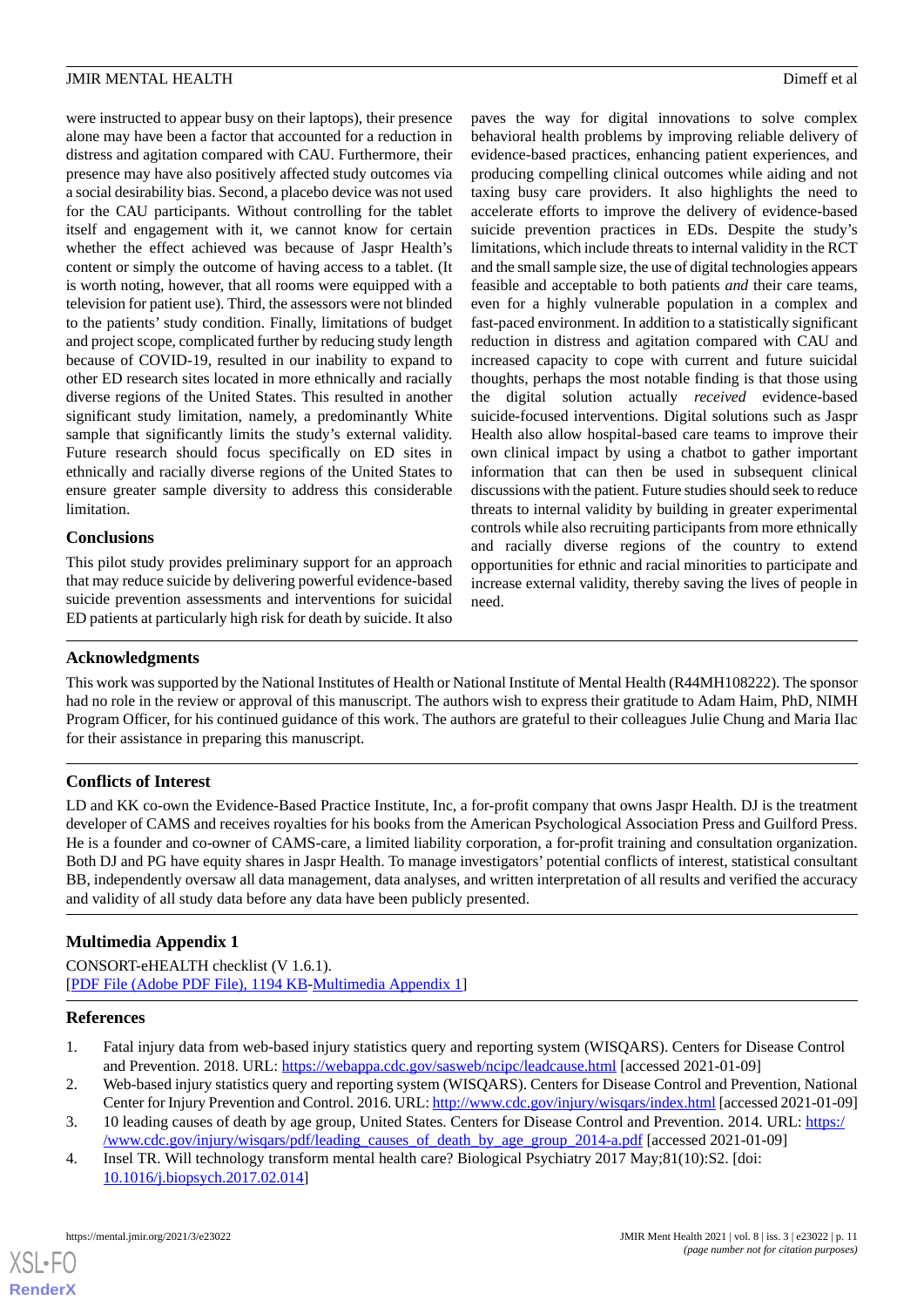- <span id="page-11-0"></span>5. Hedegaard H, Curtin SC, Warner M. Suicide mortality in the United States, 1999-2017. NCHS Data Brief 2018 Nov(330):1-8 [[FREE Full text](http://www.cdc.gov/nchs/data/databriefs/db330-h.pdf)] [Medline: [30500324](http://www.ncbi.nlm.nih.gov/entrez/query.fcgi?cmd=Retrieve&db=PubMed&list_uids=30500324&dopt=Abstract)]
- <span id="page-11-2"></span><span id="page-11-1"></span>6. Underlying cause of death, 1999-2019 request. Centers for Disease Control and Prevention. 1999. URL: [http://wonder.](http://wonder.cdc.gov/ucd-icd10.html) [cdc.gov/ucd-icd10.html](http://wonder.cdc.gov/ucd-icd10.html) [accessed 2021-01-09]
- 7. Bose J, Hedden SL, Lipari RN, Park-Lee E. Key substance use and mental health indicators in the United States: results from the 2017 National Survey on Drug Use and Health. Substance Abuse and Mental Health Services Administration 2017 [\[FREE Full text\]](https://www.samhsa.gov/data/sites/default/files/cbhsq-reports/NSDUHFFR2017/NSDUHFFR2017.pdf) [doi: [10.1037/e501902006-001](http://dx.doi.org/10.1037/e501902006-001)]
- <span id="page-11-4"></span><span id="page-11-3"></span>8. Suicide prevention. World Health Organization. Geneva: World Health Organization URL: [https://www.who.int/health-topics/](https://www.who.int/health-topics/suicide#tab=tab_1) [suicide#tab=tab\\_1](https://www.who.int/health-topics/suicide#tab=tab_1) [accessed 2021-01-09]
- <span id="page-11-5"></span>9. Suicide statistics. Learn the facts. American Foundation for Suicide Prevention. URL:<https://afsp.org/suicide-statistics/> [accessed 2021-01-09]
- <span id="page-11-6"></span>10. Jobes DA, Joiner TE. Reflections on suicidal ideation. Crisis 2019 Jul;40(4):227-230 [\[FREE Full text\]](https://hogrefe-prod.literatumonline.com/doi/10.1027/0227-5910/a000615?url_ver=Z39.88-2003&rfr_id=ori:rid:crossref.org&rfr_dat=cr_pub%3dpubmed) [doi: [10.1027/0227-5910/a000615](http://dx.doi.org/10.1027/0227-5910/a000615)] [Medline: [31274031](http://www.ncbi.nlm.nih.gov/entrez/query.fcgi?cmd=Retrieve&db=PubMed&list_uids=31274031&dopt=Abstract)]
- <span id="page-11-7"></span>11. NIMH. Suicide statistics. NIMH. 2019 Apr. URL: <https://www.nimh.nih.gov/health/statistics/suicide.shtml> [accessed 2021-01-09]
- <span id="page-11-8"></span>12. Owens PL, Fingar KR, Heslin KC, Mutter R, Booth CL. Emergency department visits related to suicidal ideation, 2006-2013. Healthcare Cost and Utilization Project (HCUP) Statistical Briefs 2017 Jan;220 [\[FREE Full text\]](https://www.ncbi.nlm.nih.gov/books/NBK442036/) [doi: [10.4135/9781483349985.n182](http://dx.doi.org/10.4135/9781483349985.n182)]
- <span id="page-11-9"></span>13. Fatal injury data from web-based injury statistics query and reporting system (WISQARS). Centers for Disease Control and Prevention. 2017. URL: <http://www.cdc.gov/injury/wisqars/index.html> [accessed 2021-01-09]
- <span id="page-11-10"></span>14. Pearlmutter MD, Dwyer KH, Burke LG, Rathlev N, Maranda L, Volturo G. Analysis of emergency department length of stay for mental health patients at Ten Massachusetts Emergency Departments. Ann Emerg Med 2017 Aug;70(2):193-202. [doi: [10.1016/j.annemergmed.2016.10.005](http://dx.doi.org/10.1016/j.annemergmed.2016.10.005)] [Medline: [28063614](http://www.ncbi.nlm.nih.gov/entrez/query.fcgi?cmd=Retrieve&db=PubMed&list_uids=28063614&dopt=Abstract)]
- <span id="page-11-11"></span>15. Nicks BA, Manthey DM. The impact of psychiatric patient boarding in emergency departments. Emergency Medicine International 2012 Jul;2012 [[FREE Full text](https://doi.org/10.1155/2012/360308)] [doi: [10.1155/2012/360308\]](http://dx.doi.org/10.1155/2012/360308) [Medline: [22888437](http://www.ncbi.nlm.nih.gov/entrez/query.fcgi?cmd=Retrieve&db=PubMed&list_uids=22888437&dopt=Abstract)]
- <span id="page-11-12"></span>16. Klass P. Kids' suicide-related hospital visits rise sharply. The New York Times. 2018 May 16. URL: [https://www.](https://www.nytimes.com/2018/05/16/well/family/suicide-adolescents-hospital.html) [nytimes.com/2018/05/16/well/family/suicide-adolescents-hospital.html](https://www.nytimes.com/2018/05/16/well/family/suicide-adolescents-hospital.html) [accessed 2021-01-09]
- <span id="page-11-13"></span>17. Betz ME, Boudreaux ED. Managing suicidal patients in the emergency department. Annals of Emergency Medicine 2016 Feb;67(2):276-282 [[FREE Full text](http://europepmc.org/abstract/MED/26443554)] [doi: [10.1016/j.annemergmed.2015.09.001](http://dx.doi.org/10.1016/j.annemergmed.2015.09.001)] [Medline: [26443554\]](http://www.ncbi.nlm.nih.gov/entrez/query.fcgi?cmd=Retrieve&db=PubMed&list_uids=26443554&dopt=Abstract)
- <span id="page-11-14"></span>18. The Joint Commission. Alleviating ED boarding of psychiatric patients. In: Division of Health Care Improvement. Oakbrook Terrace, Illinois: Division of Health Care Improvement; Dec 2015:1-3.
- 19. Abid Z, Meltzer A, Lazar D, Pines J. Psychiatric boarding in U.S. Eds: a multifactorial problem that requires multidisicplinary solutions. Center for Health Care QUality 2014 Jun:1-6.
- <span id="page-11-15"></span>20. Bender D, Pande N, Ludwig M. Psychiatric boarding interview summary. Office of the Assistant Secretary for Planning and Evaluation. Washington, DC: Office of the Assistant Secretary for Planning and Evaluation, U.S. Department of Health and Human Services; 2009. URL: <https://aspe.hhs.gov/basic-report/psychiatric-boarding-interview-summary> [accessed 2021-01-26]
- <span id="page-11-17"></span><span id="page-11-16"></span>21. Bernstein SL, Aronsky D, Duseja R, Epstein S, Handel D, Hwang U, Society for Academic Emergency Medicine, Emergency Department Crowding Task Force. The effect of emergency department crowding on clinically oriented outcomes. Acad Emerg Med 2009 Jan;16(1):1-10 [[FREE Full text\]](https://doi.org/10.1111/j.1553-2712.2008.00295.x) [doi: [10.1111/j.1553-2712.2008.00295.x\]](http://dx.doi.org/10.1111/j.1553-2712.2008.00295.x) [Medline: [19007346](http://www.ncbi.nlm.nih.gov/entrez/query.fcgi?cmd=Retrieve&db=PubMed&list_uids=19007346&dopt=Abstract)]
- 22. Asarnow JR, Babeva K, Horstmann E. The emergency department: challenges and opportunities for suicide prevention. Child Adolescent Psychiatry Clinics of North America 2017 Oct;26(4):771-783 [\[FREE Full text\]](http://europepmc.org/abstract/MED/28916013) [doi: [10.1016/j.chc.2017.05.002\]](http://dx.doi.org/10.1016/j.chc.2017.05.002) [Medline: [28916013](http://www.ncbi.nlm.nih.gov/entrez/query.fcgi?cmd=Retrieve&db=PubMed&list_uids=28916013&dopt=Abstract)]
- <span id="page-11-19"></span><span id="page-11-18"></span>23. Larkin GL, Beautrais AL. Emergency departments are underutilized sites for suicide prevention. Crisis 2010 Jan;31(1):1-6. [doi: [10.1027/0227-5910/a000001\]](http://dx.doi.org/10.1027/0227-5910/a000001) [Medline: [20197251\]](http://www.ncbi.nlm.nih.gov/entrez/query.fcgi?cmd=Retrieve&db=PubMed&list_uids=20197251&dopt=Abstract)
- 24. Wilson KM, Klein JD. Adolescents who use the emergency department as their usual source of care. Archives of Pediatrics & Adolescent Medicine 2000 Apr 01;154(4):361-365. [doi: [10.1001/archpedi.154.4.361](http://dx.doi.org/10.1001/archpedi.154.4.361)] [Medline: [10768673](http://www.ncbi.nlm.nih.gov/entrez/query.fcgi?cmd=Retrieve&db=PubMed&list_uids=10768673&dopt=Abstract)]
- <span id="page-11-20"></span>25. Gairin I, House A, Owens D. Attendance at the accident and emergency department in the year before suicide: retrospective study. Br J Psychiatry 2003 Jul 02;183(1):28-33. [doi: [10.1192/bjp.183.1.28](http://dx.doi.org/10.1192/bjp.183.1.28)] [Medline: [12835240](http://www.ncbi.nlm.nih.gov/entrez/query.fcgi?cmd=Retrieve&db=PubMed&list_uids=12835240&dopt=Abstract)]
- <span id="page-11-21"></span>26. O'Connor SS, Mcclay MM, Choudhry S, Shields AD, Carlson R, Alonso Y, et al. Pilot randomized clinical trial of the Teachable Moment Brief Intervention for hospitalized suicide attempt survivors. Gen Hosp Psychiatry 2020 Mar;63:111-118. [doi: [10.1016/j.genhosppsych.2018.08.001\]](http://dx.doi.org/10.1016/j.genhosppsych.2018.08.001) [Medline: [30389316](http://www.ncbi.nlm.nih.gov/entrez/query.fcgi?cmd=Retrieve&db=PubMed&list_uids=30389316&dopt=Abstract)]
- 27. National Action Alliance for Suicide Prevention: Research Prioritization Task Force. U.S. National Suicide Prevention Research Efforts: 2008-2013. National Action Alliance for Suicide Prevention 2015 [[FREE Full text](http://actionallianceforsuicideprevention.org/sites/actionallianceforsuicideprevention.org/files/PortfolioAnalyses.pdf)]
- 28. The Joint Commission. Detecting and treating suicide ideation in all settings. Sentinel Event Alert. Oakbrook Terrace, Illinois: The Joint Commission; 2016. URL: [https://www.jointcommission.org/resources/patient-safety-topics/sentinel-event/](https://www.jointcommission.org/resources/patient-safety-topics/sentinel-event/sentinel-event-alert-newsletters/sentinel-event-alert-56-detecting-and-treating-suicide-ideation-in-all-settings/) [sentinel-event-alert-newsletters/sentinel-event-alert-56-detecting-and-treating-suicide-ideation-in-all-settings/](https://www.jointcommission.org/resources/patient-safety-topics/sentinel-event/sentinel-event-alert-newsletters/sentinel-event-alert-56-detecting-and-treating-suicide-ideation-in-all-settings/) [accessed 2021-01-25]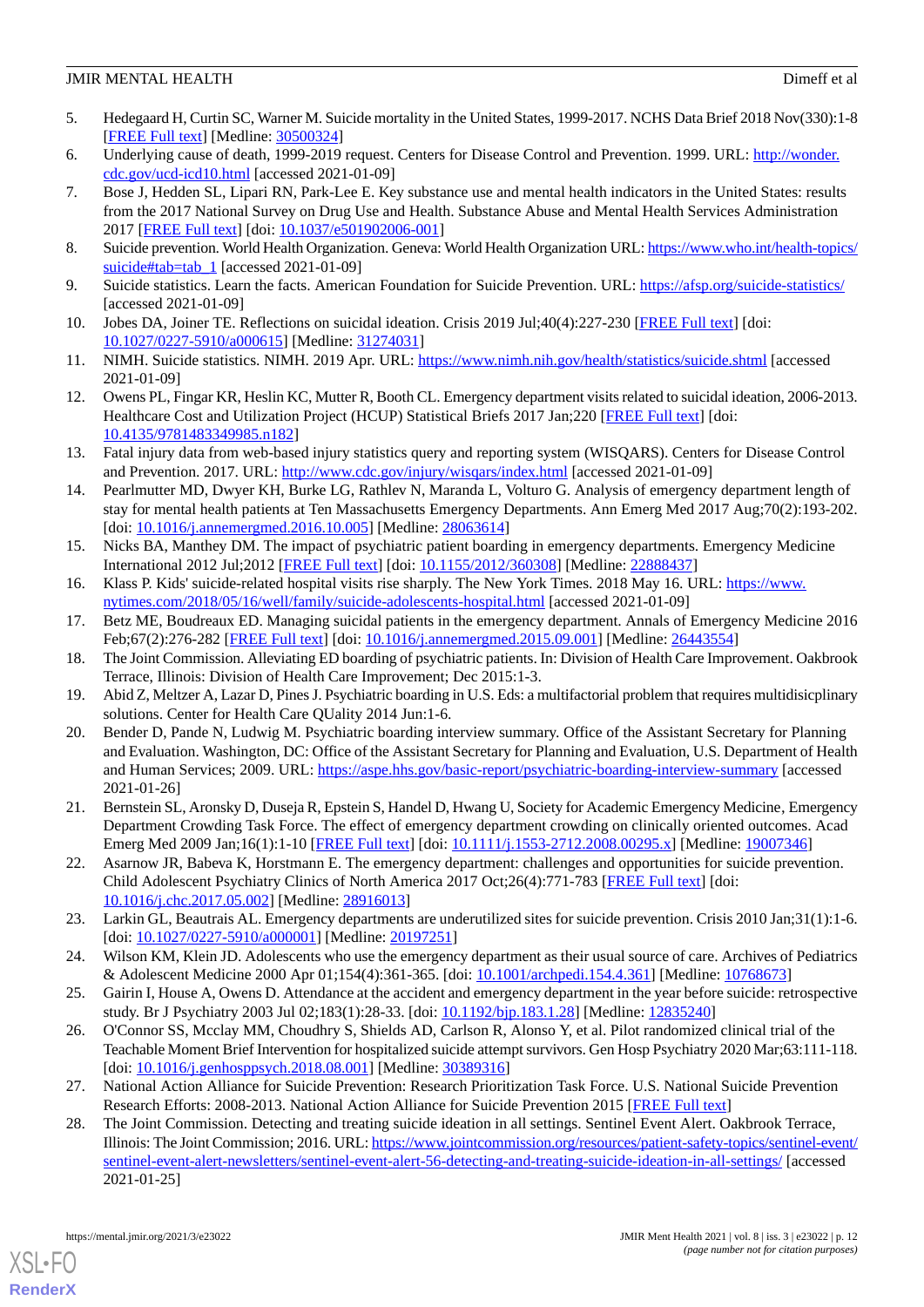- <span id="page-12-0"></span>29. The Joint Commission. Suicide prevention. Patient Safety Topics. Oakbrook Terrace, Illinois: The Joint Commission; 2019. URL: <https://www.jointcommission.org/resources/patient-safety-topics/suicide-prevention/> [accessed 2021-01-09]
- <span id="page-12-2"></span><span id="page-12-1"></span>30. Hogan MF. Better suicide screening and prevention are possible. JAMA Psychiatry 2016 Nov 01;73(11):1111-1112. [doi: [10.1001/jamapsychiatry.2016.2411](http://dx.doi.org/10.1001/jamapsychiatry.2016.2411)] [Medline: [27706485](http://www.ncbi.nlm.nih.gov/entrez/query.fcgi?cmd=Retrieve&db=PubMed&list_uids=27706485&dopt=Abstract)]
- 31. Kushniruk AW, Patel VL. Cognitive and usability engineering methods for the evaluation of clinical information systems. J of Biomed Info 2004 Feb;37(1):56-76 [[FREE Full text](https://linkinghub.elsevier.com/retrieve/pii/S1532046404000206)] [doi: [10.1016/j.jbi.2004.01.003](http://dx.doi.org/10.1016/j.jbi.2004.01.003)] [Medline: [15016386\]](http://www.ncbi.nlm.nih.gov/entrez/query.fcgi?cmd=Retrieve&db=PubMed&list_uids=15016386&dopt=Abstract)
- 32. Albert W, Tullis T. Collecting, analyzing, and presenting usability metrics. In: Measuring the User Experience 2nd Edition. Amsterdam: Elsevier B.V; Mar 7, 2013:1-30.
- <span id="page-12-3"></span>33. Norman DA, Draper SW. User centered design: new perspectives on human-computer interaction. In: -. Florida: CRC Press; Dec 31, 1985:1-544.
- <span id="page-12-4"></span>34. Nielsen J. Usability engineering. San Diego, CA: Adademic Press 1993 [[FREE Full text](https://www.scirp.org/(S(vtj3fa45qm1ean45vvffcz55))/reference/ReferencesPapers.aspx?ReferenceID=1682220)]
- <span id="page-12-5"></span>35. Jobes DA. Managing suicidal risk: a collaborative approach. In: New York: Guilford Press. New York: Guilford Press; 2016.
- <span id="page-12-6"></span>36. Jobes DA, Gregorian MJ, Colborn VA. A stepped care approach to clinical suicide prevention. Psychological Services 2018 Aug;15(3):243-250. [doi: [10.1037/ser0000229](http://dx.doi.org/10.1037/ser0000229)] [Medline: [30080081\]](http://www.ncbi.nlm.nih.gov/entrez/query.fcgi?cmd=Retrieve&db=PubMed&list_uids=30080081&dopt=Abstract)
- 37. Comtois KA, Jobes DA, O'Connor SS, Atkins DC, Janis K, Chessen CE, et al. Collaborative assessment and management of suicidality (CAMS): feasibility trial for next-day appointment services. Depression and Anxiety 2011 Nov 21;28(11):963-972. [doi: [10.1002/da.20895\]](http://dx.doi.org/10.1002/da.20895) [Medline: [21948348](http://www.ncbi.nlm.nih.gov/entrez/query.fcgi?cmd=Retrieve&db=PubMed&list_uids=21948348&dopt=Abstract)]
- 38. Andreasson K, Krogh J, Wenneberg C, Jessen HK, Krakauer K, Gluud C, et al. Effectiveness of dialectical behavior therapy versus collaborative assessment and management of suicidality treatment for reduction of self-harm in adults with borderline personality traits and disorder - a randomized observer-blinded clinical trial. Depression and Anxiety 2016 Jun 08;33(6):520-530. [doi: [10.1002/da.22472\]](http://dx.doi.org/10.1002/da.22472) [Medline: [26854478\]](http://www.ncbi.nlm.nih.gov/entrez/query.fcgi?cmd=Retrieve&db=PubMed&list_uids=26854478&dopt=Abstract)
- 39. Jobes DA, Comtois KA, Guitierrez PM, Brenner LA, Huh D, Chalker SA, et al. A randomized controlled trial of the Collaborative Assessment and Management of Suicidality versus enhanced care as usual with suicidal soldiers. Psychiatry: Interpersonal and Biological Processes 2017;80(4):339-356. [doi: [10.21236/ada562326](http://dx.doi.org/10.21236/ada562326)]
- <span id="page-12-7"></span>40. Dimeff LA, Jobes DA, Chalker A, Piehl B, Duvivier LL, Lok BC, et al. A novel engagement of suicidality in the emergency department: Virtual Collaborative Assessment and Management of Suicidality. General Hospital Psychiatry 2018;63:119-126 [[FREE Full text](https://doi.org/10.1016/j.genhosppsych.2018.05.005)] [doi: [10.1016/j.genhosppsych.2018.05.005](http://dx.doi.org/10.1016/j.genhosppsych.2018.05.005)]
- <span id="page-12-8"></span>41. Huh D, Jobes DA, Comtois KA, Kerbrat AH, Chalker SA, Gutierrez PM, et al. The collaborative assessment and management of suicidality (CAMS) versus enhanced care as usual (E-CAU) with suicidal soldiers: moderator analyses from a randomized controlled trial. Military Psychology 2018 Aug 21;30(6):495-506. [doi: [10.1080/08995605.2018.1503001\]](http://dx.doi.org/10.1080/08995605.2018.1503001)
- <span id="page-12-9"></span>42. Boudreaux ED, Miller I, Goldstein AB, Sullivan AF, Allen MH, Manton AP, et al. The Emergency Department Safety Assessment and Follow-up Evaluation (ED-SAFE): method and design considerations. Contemporary Clinical Trials 2013 Sep;36(1):14-24 [[FREE Full text](http://europepmc.org/abstract/MED/23707435)] [doi: [10.1016/j.cct.2013.05.008](http://dx.doi.org/10.1016/j.cct.2013.05.008)] [Medline: [23707435](http://www.ncbi.nlm.nih.gov/entrez/query.fcgi?cmd=Retrieve&db=PubMed&list_uids=23707435&dopt=Abstract)]
- <span id="page-12-11"></span><span id="page-12-10"></span>43. Boudreaux ED, Brown GK, Stanley B, Sadasivam RS, Camargo CA, Miller IW. Computer administered safety planning for individuals at risk for suicide: development and usability testing. J Med Internet Res 2017 May 15;19(5):149 [\[FREE](https://www.jmir.org/2017/5/e149/) [Full text\]](https://www.jmir.org/2017/5/e149/) [doi: [10.2196/jmir.6816](http://dx.doi.org/10.2196/jmir.6816)] [Medline: [28506957\]](http://www.ncbi.nlm.nih.gov/entrez/query.fcgi?cmd=Retrieve&db=PubMed&list_uids=28506957&dopt=Abstract)
- <span id="page-12-12"></span>44. Stanley B, Green KL, Ghahramanlou-Holloway M, Brenner LA, Brown GK. The construct and measurement of suicide-related coping. Psychiatry Res 2017 Dec;258:189-193. [doi: [10.1016/j.psychres.2017.08.008\]](http://dx.doi.org/10.1016/j.psychres.2017.08.008) [Medline: [28865719\]](http://www.ncbi.nlm.nih.gov/entrez/query.fcgi?cmd=Retrieve&db=PubMed&list_uids=28865719&dopt=Abstract)
- 45. Caring for adult patients with suicide risk: a consensus guide for emergency departments. Suicide Prevention Resource Center. 2015. URL: [https://www.sprc.org/sites/default/files/EDGuide\\_full.pdf](https://www.sprc.org/sites/default/files/EDGuide_full.pdf) [accessed 2021-01-09]
- 46. Narino S. Valuing lived experience: why science is not enough. Institute for Healthcare Improvement. Boston: Institute for Healthcare Improvement; 2019. URL: [http://www.ihi.org/communities/blogs/](http://www.ihi.org/communities/blogs/valuing-lived-experience-why-science-is-not-enough) [valuing-lived-experience-why-science-is-not-enough](http://www.ihi.org/communities/blogs/valuing-lived-experience-why-science-is-not-enough) [accessed 2021-01-09]
- 47. Norton K. Voices of lived experience can save lives. National Alliance for Mental Illness. 2018 Sep 14. URL: [https://www.](https://www.nami.org/Blogs/NAMI-Blog/September-2018/Voices-of-Lived-Experience-Can-Save-Lives) [nami.org/Blogs/NAMI-Blog/September-2018/Voices-of-Lived-Experience-Can-Save-Lives](https://www.nami.org/Blogs/NAMI-Blog/September-2018/Voices-of-Lived-Experience-Can-Save-Lives) [accessed 2021-01-09]
- <span id="page-12-13"></span>48. Rittenbach K, Horne CG, O'Riordan T, Bichel A, Mitchell N, Fernandez Parra AM, et al. Engaging people with lived experience in the grant review process. BMC Medical Ethics. 2019 Dec 16. URL:<https://doi.org/10.1186/s12910-019-0436-0> [accessed 2021-01-09]
- <span id="page-12-14"></span>49. Suicide Attempt Survivors Task Force of the National Action Alliance for Suicide Prevention. The way forward: pathways to hope, recovery, and wellness with insights from lived experience. Suicide Prevention Resource Center 2014 Jul:1-114 [[FREE Full text](https://www.sprc.org/resources-programs/way-forward-pathways-hope-recovery-and-wellness-insights-lived-experience)]
- 50. Engaging People with Lived Experience: A Toolkit for Organizations. Suicide Prevention Resource Center. URL: [https:/](https://www.sprc.org/livedexperiencetoolkit/about) [/www.sprc.org/livedexperiencetoolkit/about](https://www.sprc.org/livedexperiencetoolkit/about) [accessed 2021-01-09]
- 51. National IOMH. Borderline personality disorder. National Cancer Institute 2020 Feb 7. [doi: [10.32388/g3pgop](http://dx.doi.org/10.32388/g3pgop)]
- 52. National Collaborating Centre for Mental Health (UK). Borderline personality disorder: treatment and management. National Institute for Health and Clinical Excellence: Guidance 2009 [\[FREE Full text](https://pubmed.ncbi.nlm.nih.gov/21796831/)] [Medline: [21796831](http://www.ncbi.nlm.nih.gov/entrez/query.fcgi?cmd=Retrieve&db=PubMed&list_uids=21796831&dopt=Abstract)]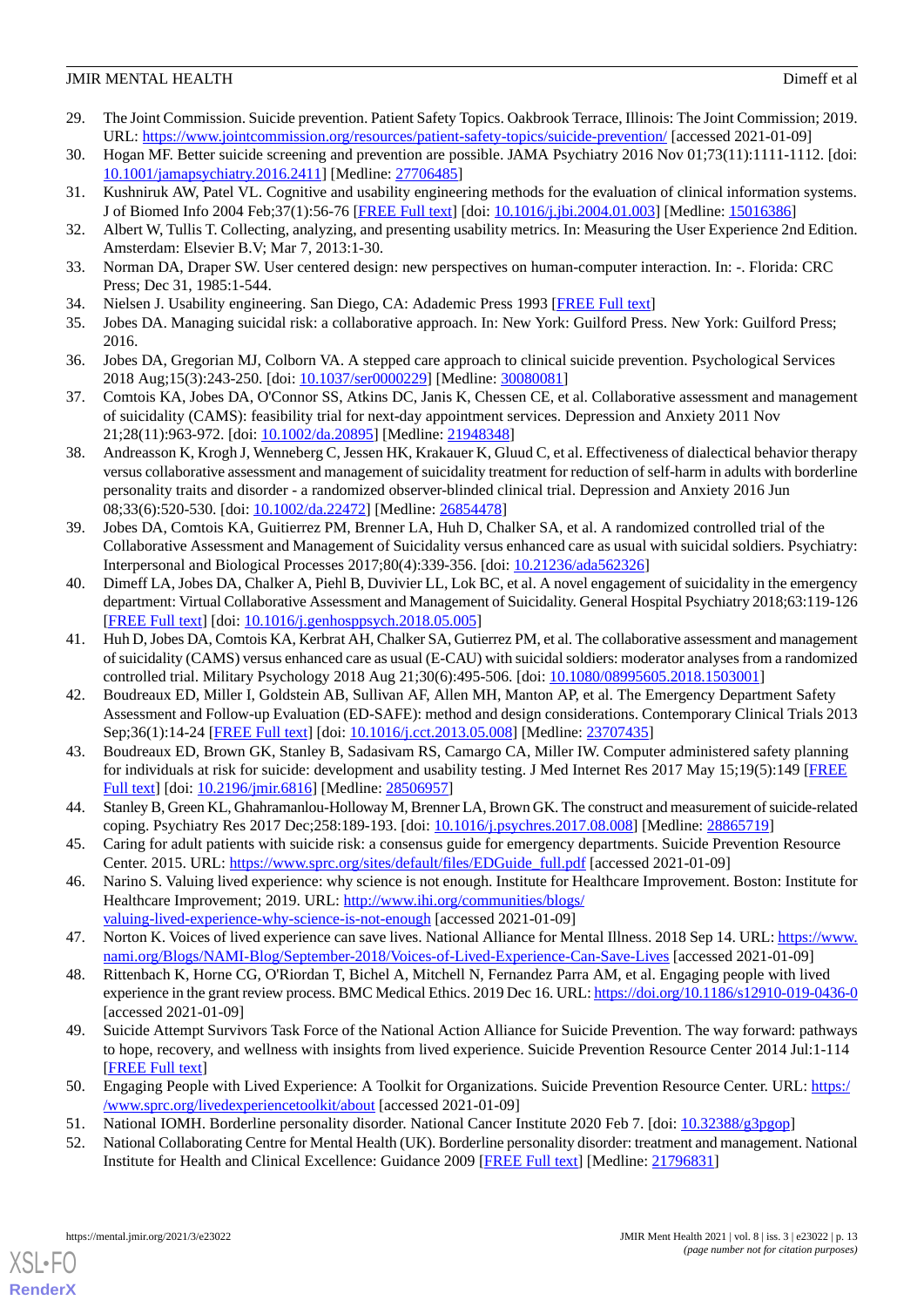- 53. Stoffers JM, Völlm BA, Rücker G, Timmer A, Huband N, Lieb K. Psychological therapies for people with borderline personality disorder. Cochrane Database of Systematic Reviews 2012 Aug 15;2012(8). [doi: [10.1002/14651858.CD005652.pub2\]](http://dx.doi.org/10.1002/14651858.CD005652.pub2) [Medline: [22895952](http://www.ncbi.nlm.nih.gov/entrez/query.fcgi?cmd=Retrieve&db=PubMed&list_uids=22895952&dopt=Abstract)]
- 54. Kliem S, Kröger C, Kosfelder J. Dialectical behavior therapy for borderline personality disorder: a meta-analysis using mixed-effects modeling. J of Consult and Clin Psychol 2010 Dec;78(6):936-951. [doi: [10.1037/a0021015](http://dx.doi.org/10.1037/a0021015)] [Medline: [21114345](http://www.ncbi.nlm.nih.gov/entrez/query.fcgi?cmd=Retrieve&db=PubMed&list_uids=21114345&dopt=Abstract)]
- 55. Tarrier N, Taylor K, Gooding P. Cognitive-behavioral interventions to reduce suicide behavior: a systematic review and meta-analysis. Behavior Modification 2008 Jan;32(1):77-108. [doi: [10.1177/0145445507304728](http://dx.doi.org/10.1177/0145445507304728)] [Medline: [18096973\]](http://www.ncbi.nlm.nih.gov/entrez/query.fcgi?cmd=Retrieve&db=PubMed&list_uids=18096973&dopt=Abstract)
- 56. Ost LG. Efficacy of the third wave of behavioral therapies: a systematic review and meta-analysis. Behavior Research and Therapy 2008 Mar;46(3):296-321. [doi: [10.1016/j.brat.2007.12.005\]](http://dx.doi.org/10.1016/j.brat.2007.12.005) [Medline: [18258216\]](http://www.ncbi.nlm.nih.gov/entrez/query.fcgi?cmd=Retrieve&db=PubMed&list_uids=18258216&dopt=Abstract)
- 57. McNair L, Woodrow C, Hare D. Dialectical Behaviour Therapy [DBT] with people with intellectual disabilities: a systematic review and narrative analysis. J of Applied Res in Intelle Disabi 2017 Sep 26;30(5):787-804. [doi: [10.1111/jar.12277\]](http://dx.doi.org/10.1111/jar.12277) [Medline: [27456814](http://www.ncbi.nlm.nih.gov/entrez/query.fcgi?cmd=Retrieve&db=PubMed&list_uids=27456814&dopt=Abstract)]
- 58. Valentine SE, Bankoff SM, Poulin RM, Reidler EB, Pantalone DW. The use of dialectical behavior therapy skills training as stand-alone treatment: a systematic review of the treatment outcome literature. J of Clin Psychol 2015 Jan 14;71(1):1-20. [doi: [10.1002/jclp.22114\]](http://dx.doi.org/10.1002/jclp.22114) [Medline: [25042066\]](http://www.ncbi.nlm.nih.gov/entrez/query.fcgi?cmd=Retrieve&db=PubMed&list_uids=25042066&dopt=Abstract)
- 59. Bankoff SM, Karpel MG, Forbes HE, Pantalone DW. A systematic review of dialectical behavior therapy for the treatment of eating disorders. J of Eat Disorders 2012 May;20(3):196-215. [doi: [10.1080/10640266.2012.668478\]](http://dx.doi.org/10.1080/10640266.2012.668478) [Medline: [22519897\]](http://www.ncbi.nlm.nih.gov/entrez/query.fcgi?cmd=Retrieve&db=PubMed&list_uids=22519897&dopt=Abstract)
- 60. Bloom JM, Woodward EN, Susmaras T, Pantalone DW. Use of dialectical behavior therapy in inpatient treatment of borderline personality disorder: a systematic review. Psychiatric Services 2012 Sep 01;63(9):881-888. [doi: [10.1176/appi.ps.201100311\]](http://dx.doi.org/10.1176/appi.ps.201100311) [Medline: [22751905\]](http://www.ncbi.nlm.nih.gov/entrez/query.fcgi?cmd=Retrieve&db=PubMed&list_uids=22751905&dopt=Abstract)
- 61. Brazier J, Tumur I, Holmes M, Ferriter M, Parry G, Dent-Brown K, et al. Psychological therapies including dialectical behaviour therapy for borderline personality disorder: a systematic review and preliminary economic evaluation. Health Technology Assessment 2006 Sep;10(35) [[FREE Full text](http://www.journalslibrary.nihr.ac.uk/hta/hta10350)] [doi: [10.3310/hta10350\]](http://dx.doi.org/10.3310/hta10350) [Medline: [16959171](http://www.ncbi.nlm.nih.gov/entrez/query.fcgi?cmd=Retrieve&db=PubMed&list_uids=16959171&dopt=Abstract)]
- <span id="page-13-1"></span><span id="page-13-0"></span>62. Linehan MM. DBT Skills Training Manual, Second Edition. In: Dialectical Behavior Therapy. New York: Guildford Press; 2014.
- 63. Linehan MM. DBT Skills Training Handouts and Worksheets, Second Edition. In: Dialectical Behavior Therapy. New York: Guildford Press; 2014.
- 64. S S. Personal Communication. Personal Communication 2020 Dec 03.

## **Abbreviations**

**CAMS:** Collaborative Assessment and Management of Suicidality **CAU:** care as usual **ED:** emergency department **ER-PSS:** Emergency Room-Patient Satisfaction Survey **GLM:** generalized linear model **GEE:** generalized estimating equations **HIPAA:** Health Insurance Portability and Accountability Act of 1996 **PLE:** people with lived experience **RCT:** randomized controlled trial **SRCS:** Suicide-Related Coping Scale

*Edited by G Eysenbach; submitted 29.07.20; peer-reviewed by A Budenz, XF Zhong; comments to author 30.10.20; revised version received 11.12.20; accepted 18.12.20; published 01.03.21*

*Please cite as:*

*Dimeff LA, Jobes DA, Koerner K, Kako N, Jerome T, Kelley-Brimer A, Boudreaux ED, Beadnell B, Goering P, Witterholt S, Melin G, Samike V, Schak KM Using a Tablet-Based App to Deliver Evidence-Based Practices for Suicidal Patients in the Emergency Department: Pilot Randomized Controlled Trial JMIR Ment Health 2021;8(3):e23022 URL: <https://mental.jmir.org/2021/3/e23022> doi: [10.2196/23022](http://dx.doi.org/10.2196/23022)*

*PMID:*